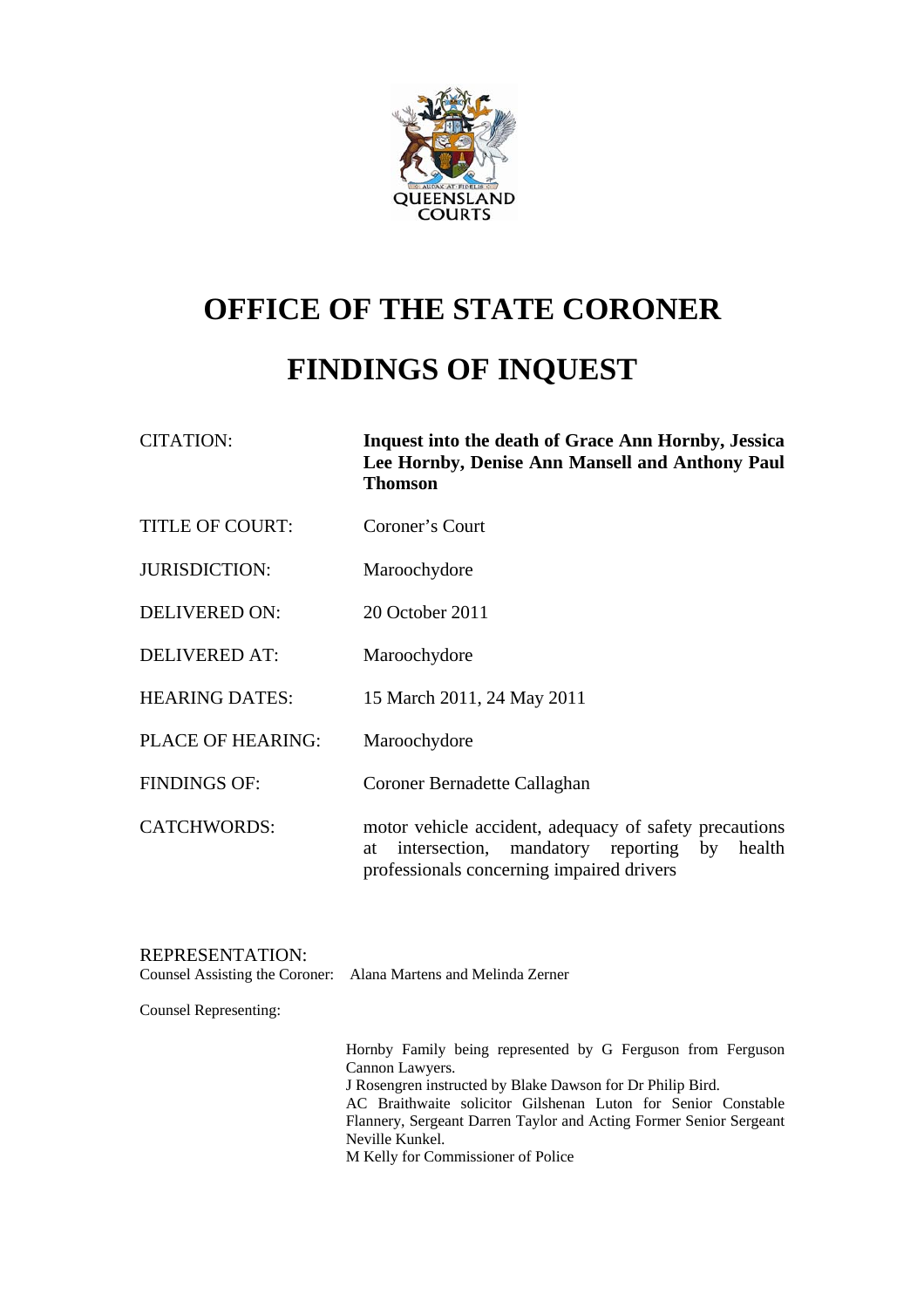- [1] I deliver my findings pursuant to Section 45 of the *Coroners Act* 2003. The deceased persons are Grace Ann Hornby, Jessica Lee Hornby, Denise Ann Mansell and Anthony Paul Thomson and they died as a result of a traffic accident on 8 May 2009 at approximately 6:15pm at the intersection of Nambour Connection Road and Blackall Street, Woombye.
- [2] The accident occurred when a 2001 red Toyota Corella sedan turned right from the Nambour Connection Road into Blackall Street crossing the path of a 1988 red Peugeot sedan travelling north on the Nambour Connection Road.
- [3] Denise Ann Mansell, a 60 year old female was the driver of the Toyota Corella. Her twin grand-daughters Grace Ann Hornby and Jessica Lee Hornby aged five were in the back seat of the vehicle.
- [4] Anthony Paul Thomson a 43 year old male was the driver of the Peugeot. Mr Christopher Ray a 29 year old male was in the passenger seat. Mr Ray resided with Mr Thomson.
- [5] As a result of the accident Mr Thomson, Ms Mansell and both her granddaughters all died at the scene. Mr Ray survived the incident but suffered serious injuries.
- [6] It is clear that the deaths of all of these people have had a devastating effect on their families and friends.
- [7] I stated at the pre-inquest hearing that the police investigation into the deaths had been very thorough. Changes had occurred concerning the intersection – the speed limit had been reduced and overhead lighting had been introduced so I was of the view at that time that there would be no further recommendations that I could make arising from the inquest that could possibly make the road safer. Department of Main Roads has prepared a report and I will be addressing this later in this decision. There was one aspect in the police investigation concerning a report by Senior constable Flannery where following an interview that he had conducted with Mr Thomson concerning a previous road incident Senior constable Flannery had made a report questioning whether Mr Thomson ought to continue to drive and hold a drivers license. It was unclear what happened to that report and I was specifically interested in pursuing that at the inquest.
- [8] At the time of the accident Ms Mansell and Mr Thomson both held Open Class C drivers license. There were no restrictions recorded against Mr Thomson's drivers license. Ms Mansell had a condition of her holding a drivers license that she wear corrective lenses (Exhibit C1 and C2).
- [9] Mr Thomson had extensive traffic history including driving under the influence of alcohol and had been disqualified from driving on several occasions. (Exhibit C2).
- [10] Ms Mansell had one offence on her traffic history and that was for using a hand held mobile phone whilst driving (Exhibit C1).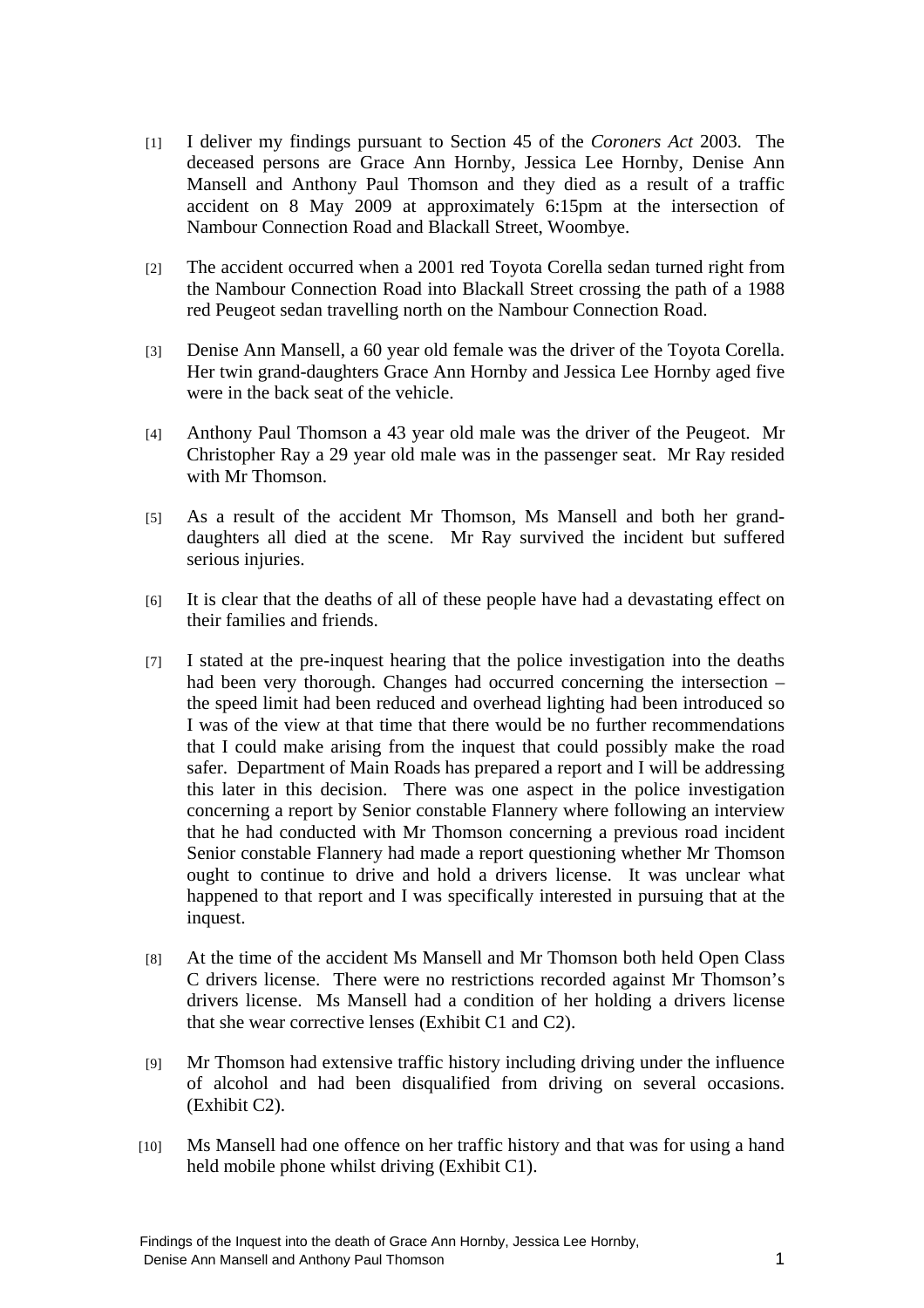- [11] The speed limit in the area at the time of the accident was 80 kilometres per hour (Exhibit B1, P1).
- [12] Senior Constable Church, an experienced accident investigation officer, carried out the investigation on behalf of Queensland Police Service. He determined that immediately prior to the accident Ms Mansell was driving along the Nambour Connection Road in a southerly direction. She approached the intersection with Blackall Street, Woombye, and turned right to go into Blackall Street entering the opposing lanes of traffic. At that time Mr Thomson was travelling in a northerly direction along the Nambour Connection Road towards Nambour. (Exhibit D1)
- [13] The intersection is provided with mercury vapour type street lighting and Senior Constable Church was of the opinion that this was not adequate to illuminate the rapidly approaching Peugeot. (Exhibit B1, P20)
- [14] There were three witnesses to the accident (Mr Lough, Ms Verner and Ms Jarrett). All were travelling in the same direction as Mr Thomson. All recall been overtaken by Mr Thomson's vehicle which they all believed was travelling well in excess of the speed limit.
- [15] Mr Lough did give an estimation in his statement as to what he believed Mr Thomson's speed limit was but I am of the view that it is very difficult to ascertain what speed another vehicle is travelling in other than to say that the other vehicle was travelling somewhat faster as it was overtaking the vehicles in which the three witnesses were travelling.
- [16] Mechanical inspections of both the Corella and the Peugeot were conducted. The mechanical inspection concluded that the Corella was in an unsatisfactory mechanical condition due to leak at the right rear shock absorber however that condition was of a minor nature and was not serious enough to have contributed to the cause of the accident. (Exhibit B1 page 12).
- [17] The mechanical inspection of the Peugeot concluded that the front and rear disc brake pads were in a satisfactory condition with no apparent leaks in the hydraulic braking system. The inspection also concluded that at the time of the accident the Peugeot's headlights were operating on low beam however the headlight reflectors were in an unsatisfactory condition as the reflective film which coats the units were in poor condition which would reduce headlight illumination efficiency. The right front light reflector was considered to be in a very poor condition with what appeared to be maroon or burgundy colour overspray over the top and bottom part of the rear of the reflector. Senior Constable Church was of the opinion that this would make the Peugeot's lights difficult to see (Exhibit B1, P11 and 23). The mechanical inspection on the Peugeot concluded that it was in an unsatisfactory mechanical condition due to the park brake (which did not lock the left rear wheel when applied) and the headlight reflectors. (Exhibit B1, P11)
- [18] Senior Constable Church made the following conclusions in his report –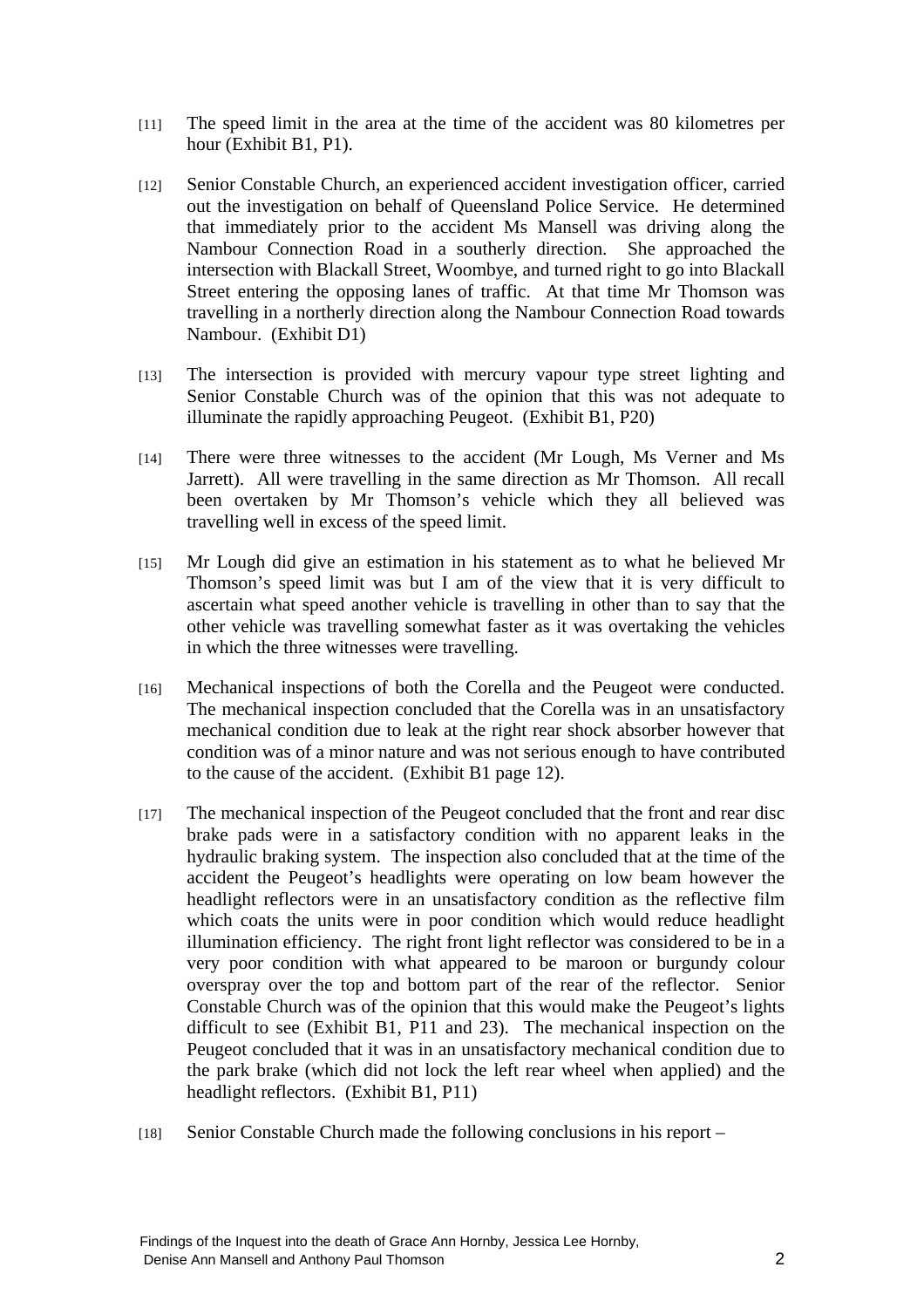- (a) The collision occurred at the intersection of the Nambour Connection Road and Blackall Street, Woombye at 6.15 pm on Friday the  $8<sup>th</sup>$  May 2009;
- (b) The red Toyota Corella registration number 550-IGI driven by Denise Ann Mansell was attempting to turn right from the Nambour Connection Road into Blackall Street;
- (c) That a red Peugeot Sedan registration number 968-LMN was travelling on Nambour Connection Road towards the intersection driven by Paul Anthony Thomson;
- (d) That there is a system of overhead street lighting provided at the intersection that was operating properly at the time of the incident;
- (e) That there was fine weather conditions at the time and just after sunset;
- (f) That there was no evidence to suggest any road defects or conditions that has contributed to this incident;
- (g) That there is no evidence of any mechanical faults that may have contributed towards this incident; however the condition of the headlights of the Peugeot sedan was not satisfactory due to inefficient illumination;
- (h) That there is no evidence to suggest negligence on the part of any other parties directly or indirectly involved in this incident;
- (i) That this incident has occurred as a result of contributing factors that do not lie solely on one party;
- (j) That if the Toyota had appropriately given way to the approaching Peugeot Sedan then this incident may have been averted;
- (k) That if the headlights (reflective properties) of the Peugeot had been of a satisfactory standard the lights may have been more obvious to the other road users, especially to the driver of the turning vehicle;
- (l) Due to the lack of headlight illumination and the excessive high speed that the Peugeot sedan was travelling immediately prior to the collision it would be unreasonable to expect the driver of the Toyota Corella to give way to a vehicle that she could not see;
- (m) That the combination of the speed and poor headlight illumination it would have been extremely hard to see and or to judge the time and distance of its approach;
- (n) That according to witnesses the Peugeot sedan was driven at an excessive speed approaching the intersection;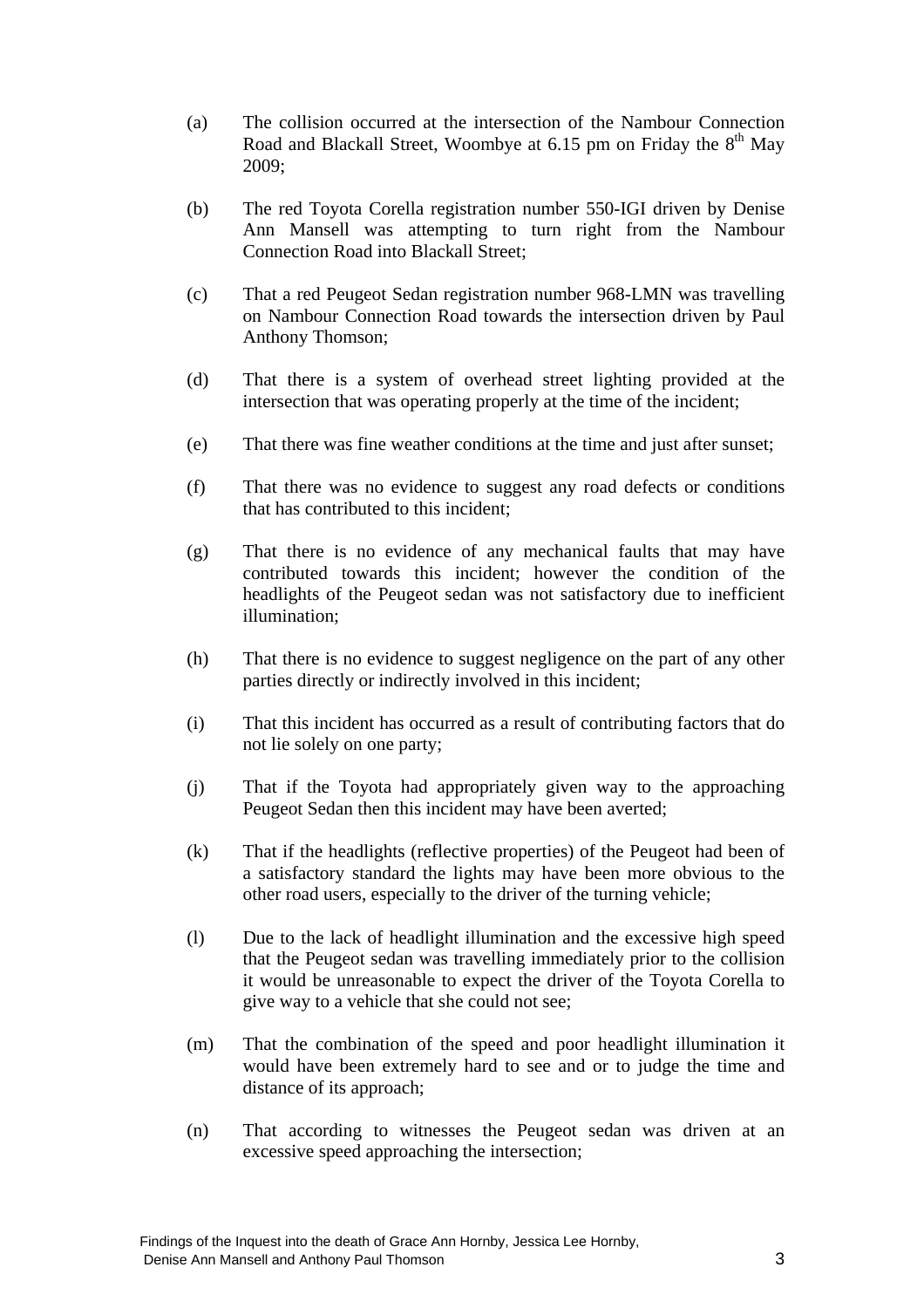- (o) That in support of the witness evidence preliminary speed estimates of the Peugeot sedan indicates that the speed was approximately 120 kilometres per hour at the time of the crash, 40 kilometres per hour over the limit;
- (p) That Senior Constable Flannery identified medical causes as to the fitness of Thomson to obtain or hold a Queensland drivers license when he conducted an interviewed with him on the 24<sup>th</sup> of December 2008;
- (q) During the interview Thomson stated: some years prior to the interview he had suffered a brain injury some years prior and subsequently had front lobe damage and suffer short term memory loss;
- (r) That he suffers short term memory loss and was taking several prescribed medications for a variety of medical conditions;
- (s) Observations made by police during the interview were that he appeared confused and gave a variation of answers to the questions by police;
- (t) That his speech was slow and was unable to provide details in a chronological order;
- (u) Unfortunately there is no record of the Queensland Transport Department receiving that report and Thomson was allowed to continue to drive a motor vehicle placing other road users at risk.

(Exhibit B1 page 23)

[19] Senior Constable Church did not make any recommendations at the conclusion of his report but noted that the intersection was under review by the State Government and its agencies and that the speed limit had been reduced to 70 kilometres per hour. Further he noted that police enforcement had been strategically increased in the area by the Sunshine Coast District Traffic Branch and Nambour police patrols. Senior Constable Church concluded his report by making reference to 'Jet's Law' (s 50 to s 52 of the *Transport Operations Road Use Management (Driver Licensing) Regulation* 2010) which he considered relevant to the accident.

## **Autopsy and Toxicology results**

- [20] Autopsies were conducted on all of those who died at the accident.
- [21] Toxicology examination of Ms Mansell's Femoral blood revealed the presence of approximately 20 milligrams per kilogram of paracetamol.
- [22] Toxicology examination of Mr Thomson's Femoral blood revealed the presence of the following –
	- Amphetamine at 0.6 milligrams per kilogram
	- Alprazolam at 0.2 milligrams per kilogram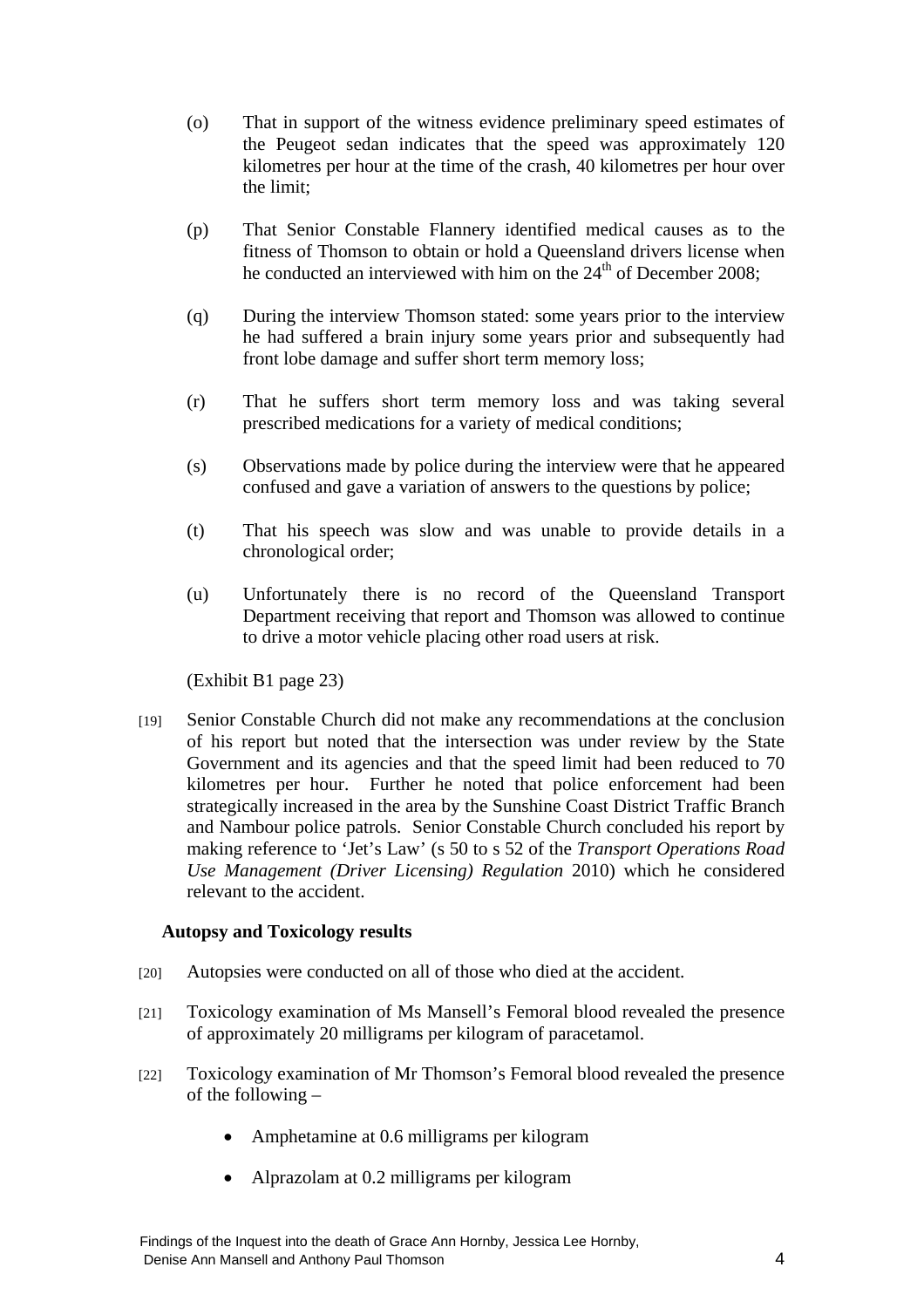- Amitriptyline in an amount lower than 0.02 milligrams per kilogram
- Nortriptyline in an amount lower than 0.02 milligrams per kilogram
- Tramadol at 3.8 milligrams per kilogram
- Tetrahydrocannabinol at 0.004 milligrams per kilogram
- Tetrahydrocannabinol  $-9 -$ Carboxylic Acid at 0.018 milligrams per kilogram

(Exhibit A6)

## **Additional Material and Investigations**

- [23] Following enquiries as to exactly what had transpired in relation to Senior Constable Flannery's memorandum and why that had not been forwarded to the Department of Transport a report was provided by Senior Sergeant Garry Brayley, the officer in charge of the Nambour Police Station. (Exhibit B2)
- [24] As a result of the information detailed in Senior Constable Flannery's memorandum and the toxicology results of Mr Thomson, Mr Thomson's medical records were obtained and statements were provided by his general practitioner Dr Phillip Wignall (Exhibit D1) and his psychiatrist, Dr Phillip Bird (Exhibit D7).
- [25] Further to this a report was obtained from Dr Adam Griffin of the Clinical Forensic Medicine Unit, commenting on the toxicology examination of Mr Thomson's blood during autopsy. (Exhibit D6)
- [26] Dr Bird's legal representation provided a report from an Associate Professor, Donald Grant, psychiatrist, concerning Dr Bird's management of Mr Thomson. (Exhibit D8)
- [27] The Department of Transport and Main Roads provided a report into the accident on 9 November 2009. This report draws upon the Crash Investigation report and the independent report by consultants GHD commissioned by the Department concerning the intersection. The report made a number of recommendations specific to Blackall Street intersection. (Exhibit C5) During the course of the inquest the Department provided an update on the status of the recommendations made in its report. (Exhibit C6)
- [28] During the inquest an issue arose concerning some uncertainty surrounding Dr Bird's prescribing of Dexamphetamine to Mr Thomson. Dr Bird provided correspondence addressing that concern. (Exhibit D10). Further to this a report was obtained from Dr Sue Ballantyne, the Director of Drugs Dependency Unit, concerning Dr Bird's prescription of Dexamphetamine to Mr Thomson. (Exhibit D12)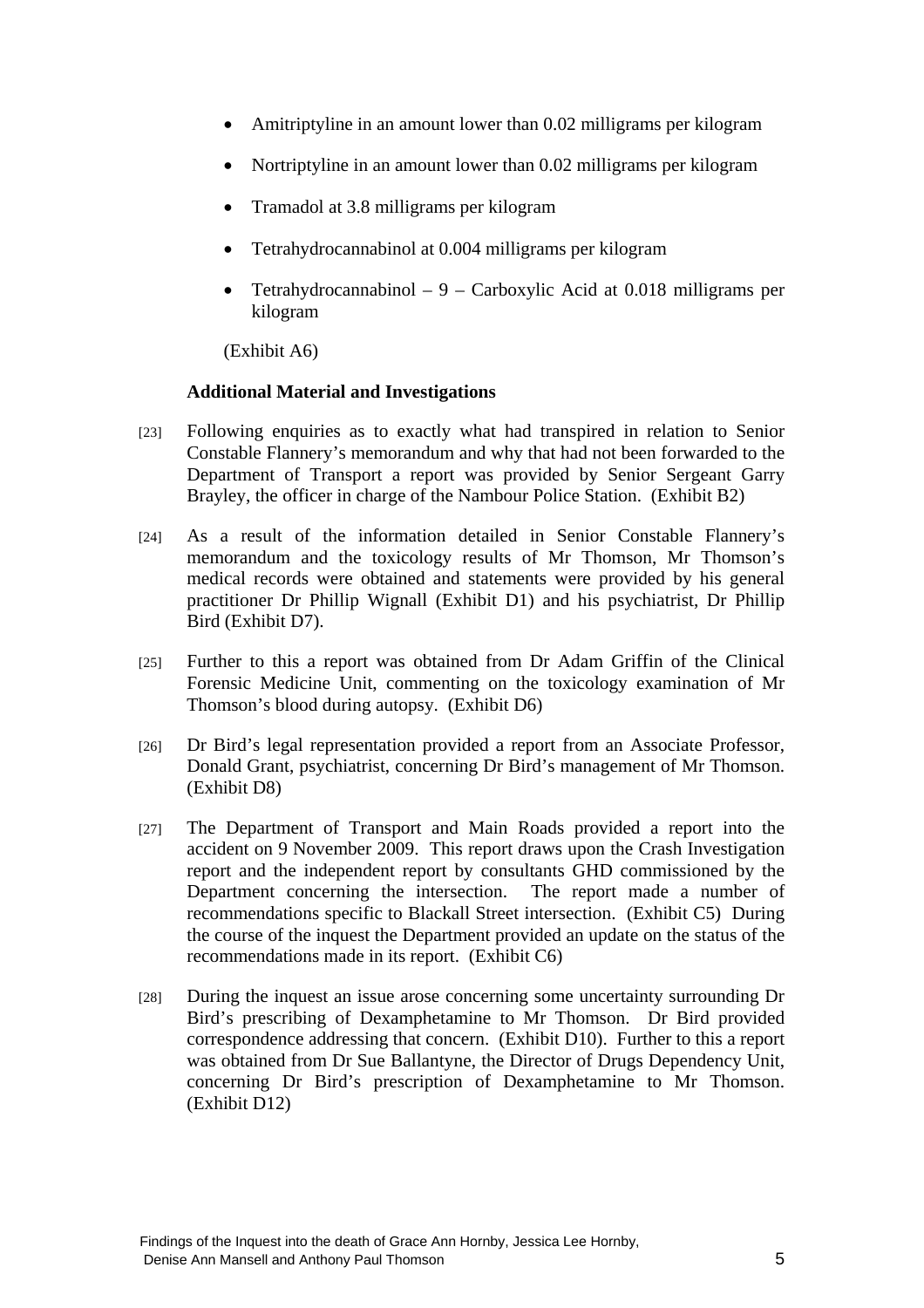## **Issues**

- [29] During the coronal investigation and the inquest the following issues emerged for determination –
	- (a) Whether the current legislative regime was sufficient to ensure individuals who may be unfit to hold a drivers license are reported to the Department of Transport and Main Roads (the Department) and whether there should be any mandatory obligation on health practitioners to report concerns held regarding patient's ability to drive;
	- (b) The Queensland Police Service's processes and procedures with regard to notifying the Department of concerns held regarding individuals who are holders of driver licenses;
	- (c) Whether Mr Thomson was prescribed appropriate levels of medications;
	- (d) Whether Mr Thomson was fit to hold a Queensland drivers license; and
	- (e) Whether the intersection where the accident occurred required any further modification.

## **Sufficiency of the current legislative regime**

- [30] On 1 March 2006 Jet's Law (s 50 to s 52 of the *Transport Operations (Road Use Management Drivers Licensing) Regulation* 2010) ("the Regulation") came into effect. The provisions introduced a mandatory requirement for driver license holders to report any long term or permanent medical condition that may affect their ability to drive. Section 51(1) of the Regulation requires individuals who hold a drivers license to notify of any mental or physical incapacity that is likely to adversely affect their ability to drive safely at the time of applying for or renewing a Queensland drivers license. Section 51(2) of the Regulation requires the license holder to provide notification of either of the following that is likely to adversely affect the holder's ability to drive safely –
	- (a) Any permanent or long term mental or physical incapacity;
	- (b) Any permanent or long term increase in or other aggravation of a mental or physical incapacity if notice has already been given.
- [31] A person's medical fitness to drive is assessed for both physical and mental medical conditions against the national standards contained in the Ausroads Medical Guideline Assessing Fitness to Drive.
- [32] The Assessing Fitness to Drive publication recommends that doctors should advise patients if a medical condition impacts on their ability to drive safely whether in the short or long term. It also recommends that if in the course of treatment a patient's condition is found to impact on their ability to drive safely the health professional should in the first instance encourage the patient to report their condition to the relevant driving licensing authority. (Exhibit C4 page 4, 12 and 16).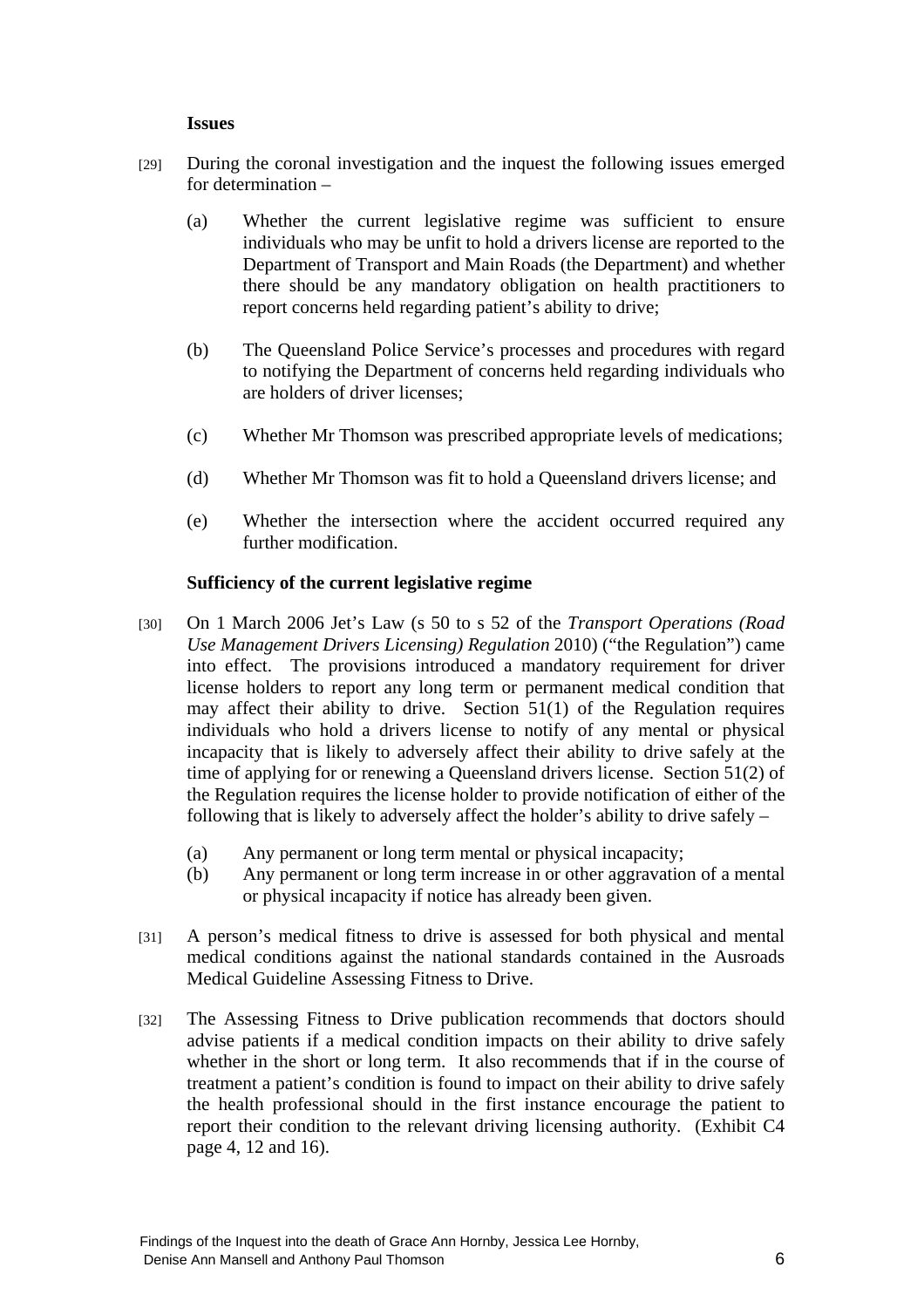- [33] In relation to prescription medication the Assessing Fitness to Drive publication recommends that medical practitioners dispensing or prescribing drugs for the first time should provide a patient with a general warning to be vigilant for responses that may affect ordinary activities including driving. Similar warnings should accompany changes in dosage or alternate drug treatment.
- [34] A further recommendation is that patients receiving continuing long term drug treatment should be evaluated for their reliability in taking the drugs according to directions and their understanding of the possibility that the effect the drug may have on other drugs being taken (Exhibit C4 page 53).
- [35] Mr Skinner, Senior Manager (Transport Policy), Department of Transport advised that after the introduction of Jet's Law in 2006 the Department undertook an awareness program for the general public and health professionals concerning the requirement to report the development of any long term or permanent medical conditions that were likely to adversely affect a person's ability to drive safely. (Transcript 2-31)
- [36] In evidence Dr Wignall and Dr Bird both advised they were familiar with the guidelines surrounding the notification to the Department. (Transcript 2-45 and 1-99).
- [37] Mr Skinner advised that in June 2009, shortly after the accident, the Department implemented an automated receipt notification process. The process involves an automated letter to the doctor informing them that the Department received a notification concerning an individual (Transcript 2-32). Mr Skinner confirmed that the introduction of the automated receipt notification process was after the accident but not as a consequence of the accident. (Transcript 1-37).
- [38] Mr Skinner gave evidence that in 2007/2008 the Department gave consideration as to whether mandatory obligations should be placed on health practitioners to require a health practitioner to report any patient they suspect is physically or mentally unfit to drive. At the time concerns were raised by the Australian Medical Association that if a patient knew a health practitioner had to advise the Department then the patient may not seek treatment and this may make their illness worse and/or exacerbate the risk of them driving with an untreated illness. The Australian Medical Association's view was that it was safer for the patient to receive treatment. (Transcript 2-33).
- [39] This matter has been considered by Coroner Taylor in his findings into the death of Scott Phillip Livermore handed down on 25 June 2010. Coroner Taylor considered that there was a number of competing factors – the community's right to be protected from people driving on a public road who suffer from designated medical conditions to the extent that they present an actual or potential risk versus the patient's right to privacy and the real likelihood that if a doctor is mandated to report then any patient may choose not to consult a doctor at all for fear of losing their drivers license. Coroner Taylor was of the opinion that the risk of the patient not consulting a medical practitioner posed a greater risk or danger to themselves, passengers, other road users and pedestrians. Coroner Taylor concluded that the current legislative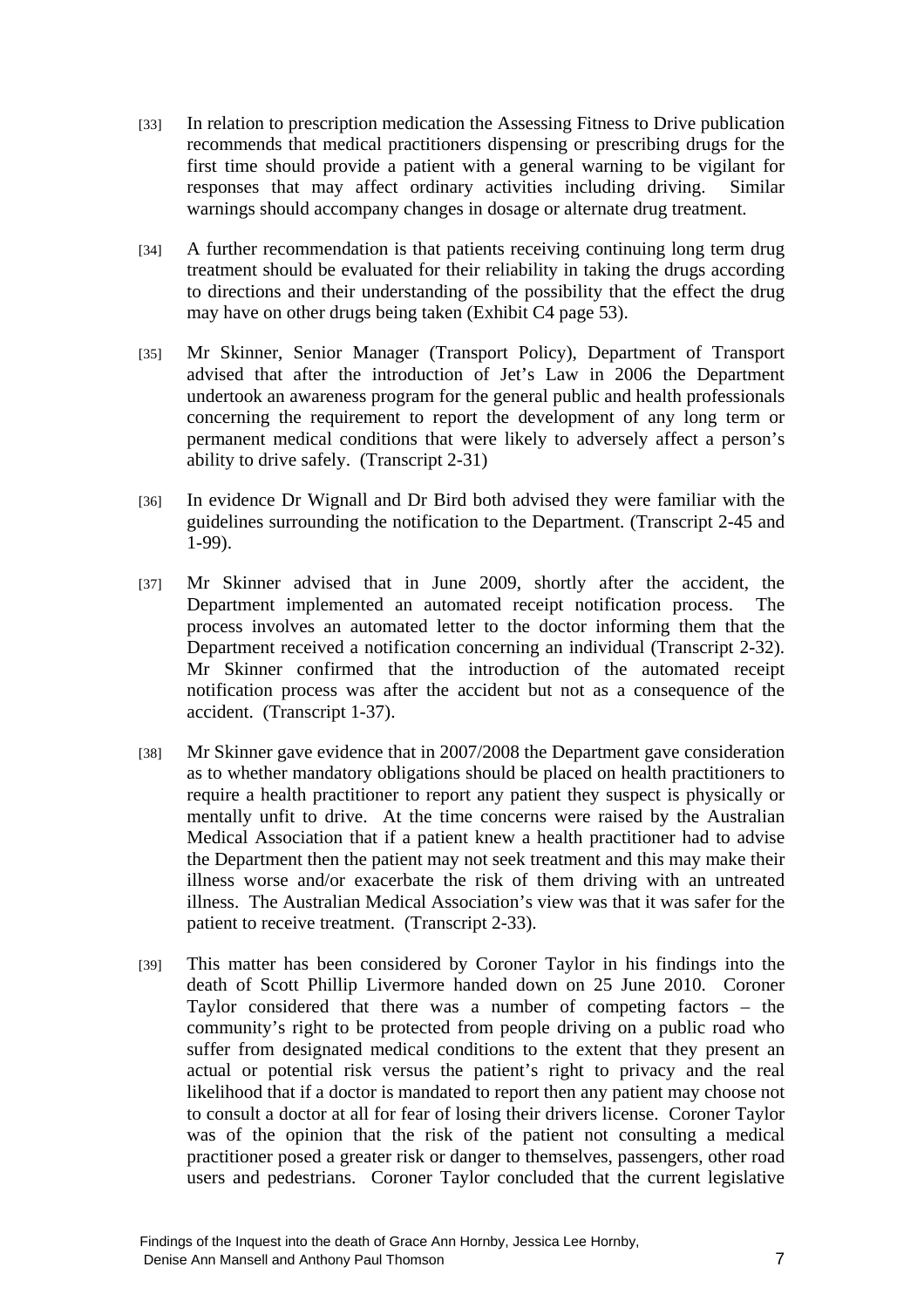regime, without mandatory reporting for medical practitioners was sufficient. I agree with Coroner Taylor.

- [40] State Coroner Barnes in the inquest into the death of Lex Robert Bismark (handed down on 23 February 2006) recommended that the law be amended so that if a medical practitioner concludes that a person they believe is licensed to drive is incapable of doing so safely because of any physical or psychological impairment, it be compulsory for the medical practitioner to report that conclusion to the Department. State Coroner Barnes concluded that he was not persuaded that a person would comply with their obligation to report their condition to the Department and found that the "missing link in the safety chain is an obligation on medical practitioners to report their assessments when a practitioner concludes the patient can no longer safely drive". Subsequent to this decision in 2007/2008 the Department in consultation with the Australian Medical Association considered this issue and determined that it was not appropriate that medical practitioners should be mandated by legislative means to report a patient to the Department. In this case none of the medical practitioners treating Mr Thomson were of the view that he was incapable of driving and therefore would not have been in a position to report Mr Thomson to the Department.
- [41] The submission on behalf of the Hornby family outlines what they believe are the inadequacies of the Assessing Fitness to Drive publication recommendations. They submit that the publication currently does not require a doctor to provide the patient with a written warning or notification in relation to the effects of drugs or a combination of drugs may have on activities including driving and recommend that this publication be amended to require medical practitioners provide patients with written advice in relation to the effects that drugs or a combination of drugs may have on activities including driving. Requiring this could have an impact on the relationship between doctor and patient to the detriment of the ongoing welfare of the patient. I refer to my comments above.

## **Queensland Police Service Procedures and Processes following an individual Police Officer raising a concern with regards to a person's ability to drive a motor vehicle.**

- [42] On 18 December 2008 Senior Constable Flannery received information regarding a two vehicle accident which involved a driver making contact with a parked car at the Nambour RSL. Mr Thomson was the driver of the vehicle. (Exhibit B1)
- [43] Subsequently Mr Thomson attended the Nambour Police Station and was interview by Senior Constable Flannery. Senior Constable Flannery observed Mr Thomson had delayed reactions and responses during the course of two to three interviews. As a result Senior Constable Flannery considered Mr Thomson may not be suitable to hold a drivers license. Senior Constable Flannery discussed his concerns regarding Mr Thomson with Sergeant Taylor who was the shift supervisor at the time. Sergeant Taylor advised Senior Constable Flannery that a memorandum could be provided detailing Senior Constable Flannery's concerns which could then be forwarded through the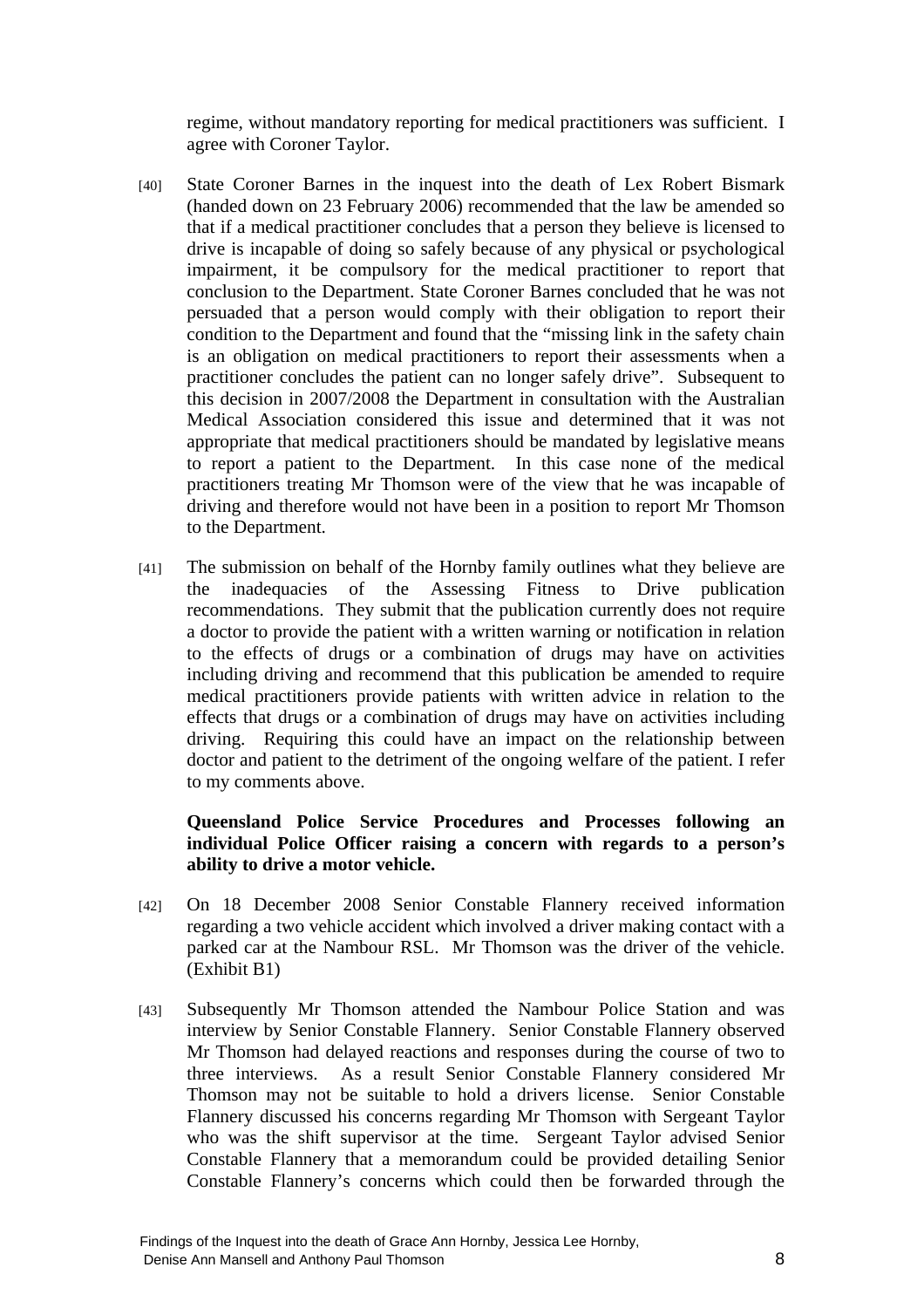chain of command in order for a show cause notice to be generated by the Department. (Transcript 1-25).

- [44] On 13 January 2009 Senior Constable Flannery furnished a memorandum to the officer in charge of the Nambour Police Station outlining his concerns. The memorandum noted the following –
	- (a) Mr Thomson reported that he had a brain injury and had frontal lobe brain damage which effected his memory;
	- (b) Mr Thomson denied any recollection of the event for which he was being interviewed;
	- (c) Suffers short term memory loss and takes a series of medications including Dexamphetamine, Kalma, Termol (sic), Oxycodeine for a variety of health complaints;
	- (d) During the interview Mr Thomson appeared to be confused, his speech was slow, he was unable to provide details in chronological order and when asked the same questions again gave a different answer;
	- (e) Mr Thomson' demeanour caused concern for his mental and physical capacity to be the holder of a drivers license.

And due to these concerns the police believe that Mr Thomson should prove he was a fit and proper person to hold a drivers license. (Exhibit B1).

- [45] Senior Constable Flannery's evidence was that he did not believe that Mr Thomson was affected by alcohol or drugs at the time he interviewed him. (Transcript 1-23).
- [46] The procedure followed by the police was that a junior officer would communicate their concerns up the chain of command until it reached the superintendent of traffic who would then liaise with the Department.
- [47] Senior Constable Flannery's evidence was that at the time he completed his memorandum it was uploaded electronically to QPrime and a hard copy was placed in his supervisor's tray.
- [48] Senior Sergeant Brayley, the current officer in charge of Nambour Station conducted a review in November 2010 as to why the memorandum was not actioned. He identified that the correspondence index did not contain any entry in relation to Senior Constable Flannery's memorandum and that the hard copy of the report had been misplaced. Further he confirmed that Senior Constable Flannery scanned and linked the signed copy of the memorandum to the relevant crash report in QPrime and that Senior Constable Flannery's shift supervisor, Sergeant Taylor, generated a QPrime task on 16 January 2009 and forwarded it to the Nambour Station Traffic Adjudication Unit. (Exhibit B2).
- [49] Sergeant Taylor's evidence was that both the hard copy and electronic version should have ended up with the Acting Senior Sergeant Kunkel for him to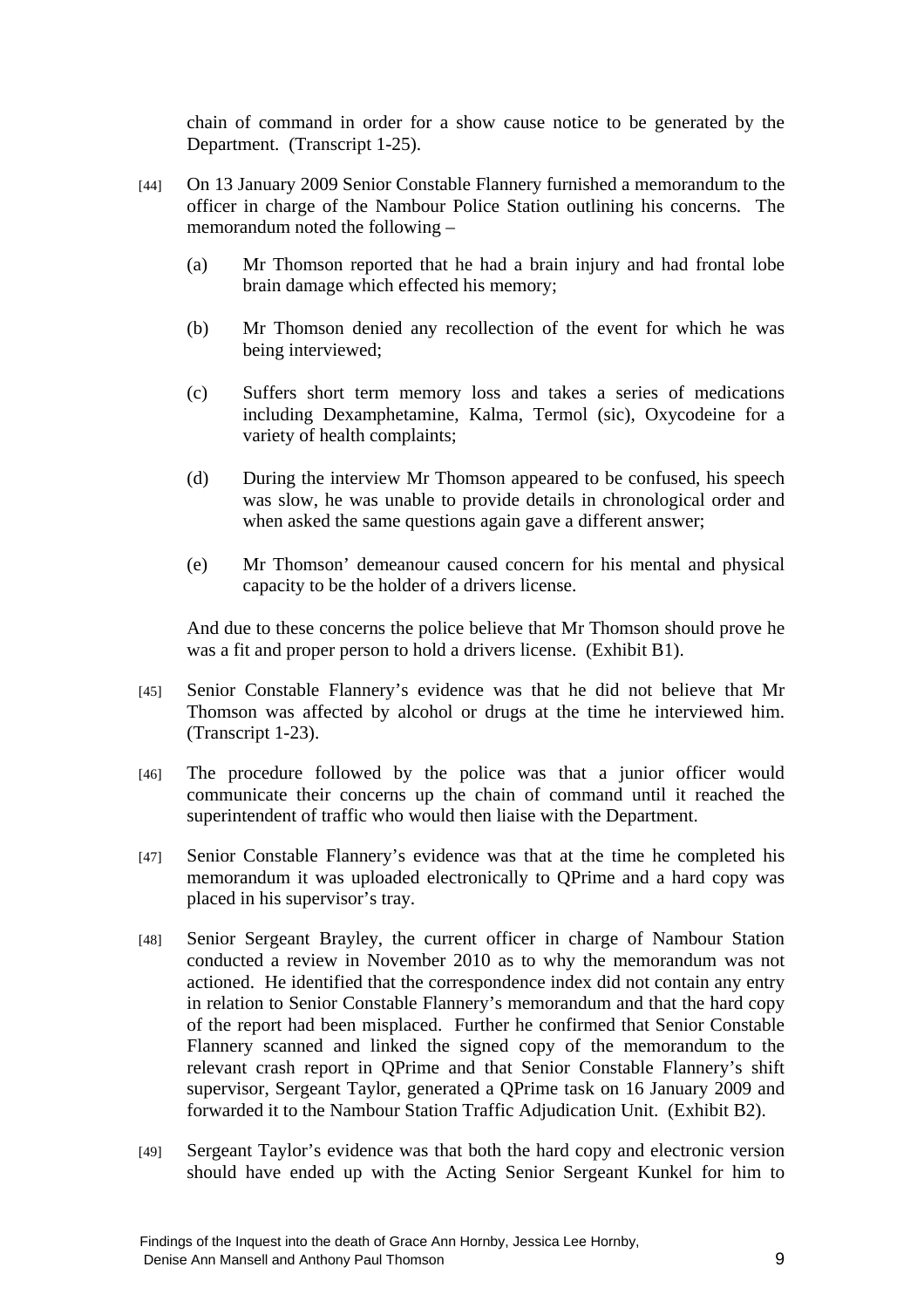action. (Transcript 1-39). Sergeant Kunkel was the Acting Superintendent of Traffic at the relevant time and was the only member of the Nambour Station Traffic Adjudication Unit.

- [50] The QPrime task was not actioned by any police officer and was closed on 17 July 2009 following Mr Thomson's death. (Exhibit B2 page 3)
- [51] Sergeant Taylor indicated in evidence that he never saw a hard copy of the memorandum. Similarly Sergeant Horneman (who was acting as the officer in charge of the Nambour Police Station at the relevant period of time) and Sergeant Kunkel stated in evidence that they had never seen a copy of Senior Constable Flannery's memorandum until sometime after the accident.
- [52] Evidence at the inquest revealed that when an individual police officer opened the QPrime system they would be able to see tasks that have been allocated to them as an individual. However if a police office was a member of a unit then they would need to perform an additional log-in to be able to view any tasks that had been allocated to a particular unit. Evidence also revealed that there was no notification system within QPrime to alert a particular police officer that they were a member of a particular unit or portfolio. (Transcript 1-36).
- [53] Sergeant Kunkel who retired from the Police Service in 2009 indicated during evidence that he had not had a lot of training in QPrime as he was absent when it was introduced. However he stated that he was proficient with QPrime to the extent that he was able to log in and run a program. He was also aware of the ability to assign and receive tasks via QPrime. Sergeant Kunkel believed that he had not been provided with any information that he was part of Nambour Station Traffic Adjudication Unit nor that he was needed to check tasks allocated to that unit.
- [54] Mr Skinner indicated that if Senior Constable Flannery's memorandum had been received by the Department then a show cause notice would have been issued to Mr Thomson asking him to indicate why the Department should not cancel his license.
- [55] Sergeant Taylor advised that he took over from Sergeant Kunkel following Sergeant Kunkel's retirement and that QPrime had been modified to show that Sergeant Taylor works within the Traffic Adjudication Unit. Sergeant Taylor advised that he sends reports to the Department electronically. (Transcript 1- 37).
- [56] The procedure for providing notification to the Department is essentially the same as at the time of accident, however, the process now utilises an electronic method through QPrime rather than a hard copy facsimile been sent to the Department. The relevant report that is logged in QPrime is now forwarded via email to the Department requiring a receipt to be generated when the email has been received by the Department. A local bring up system has been adopted by Sergeant Taylor to follow up any emails where notification of receipt is not received. (Transcript 1-45).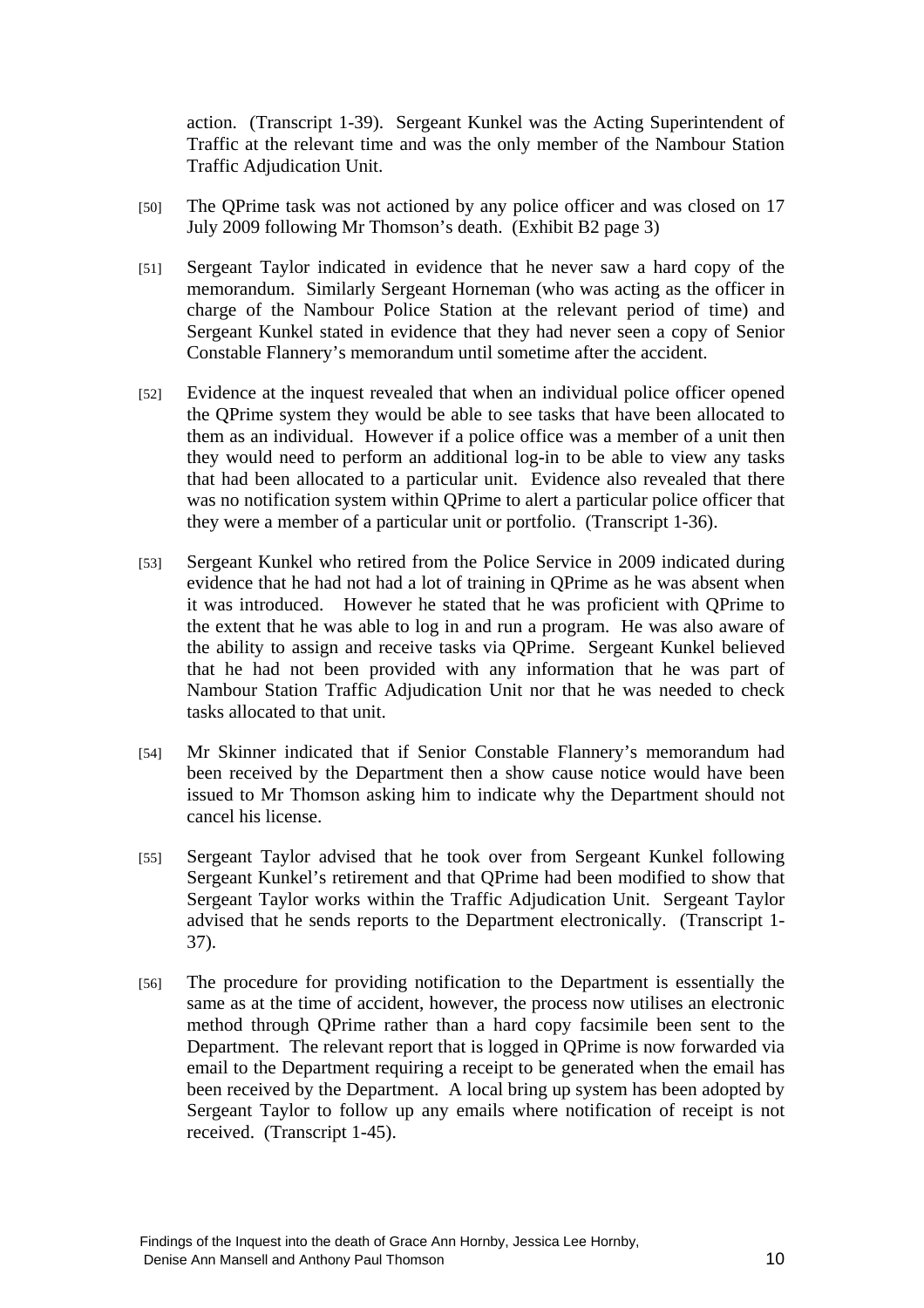- [57] Submission from W. Kelly, Counsel for Commissioner, Queensland Police Service outlines the procedures that have been put in place to overcome the mishandling of the memorandum from Senior Constable Flannery. Now reports concerning a request for show cause proceedings are initiated by officers who have attended to traffic crashes or traffic related incidents where the conduct of the driver, the demeanour of a driver or their manner of driving is an issue. These concerns are detailed by way of an occurrence report generated via QPrime reporting system. All reports to the Department are immediately generated by way of email by the Superintendent of Traffic. A copy of the message sent as well as notification of receipt of that message is also scanned into the occurrence. A supplementary report at the hand of the Superintendent of Traffic along with a new task and bring up date is generated to ensure that constant updates with respect to that file are addressed. This ensures continual contact with the Department to ascertain the status of Show Cause proceedings. The QPrime information network provides an automatic update of tasks that are overdue. The standard time allowed is 28 days. Mr Kelly also advised that procedures within Nambour Police Station had been reviewed and that all staff were advised of their respective portfolios on a regular basis by the Officer in Charge. This is also the case when officers are on Recreation or Sick Leave. The respective working units including the Nambour Station Traffic Adjudication Unit can be accessed by all staff at Nambour Station and any other officer with QPrime access.
- [58] These procedures I believe would satisfy the concerns raised in the submissions by the Hornby family and I do believe they address the problems identified by the inappropriate handling of Senior Constable Flannery's memorandum concerning the ability of Mr. Thomson to drive safely. Because of this I do not believe that there is any necessity for me to make any recommendations concerning the operations within the Queensland Police Service with regards to notifications to the Department on a person's suitability to continue to hold a Queensland Drivers License.

## **Mr Thomson's Medications**

## Mr Thomson's Medical History

- [59] Mr Thomson's medical records from the Royal Brisbane Women's Hospital (RBWH) indicate that he was admitted on 2 November 1997 in relation to an alleged assault three days earlier. A CT scan conducted at the Nambour Hospital revealed a moderately large right temporoparietal extradural haematoma. The CT scan was reviewed by the RBWH and in addition to the large haematoma a small right temporal contusion was observed. (Exhibit D5)
- [60] On 3 November 1997 Mr Thomson underwent surgery for a craniotomy and an evacuation of an extradural haematoma. He was discharged on 7 November 1997 and was deemed to have made a reasonable recovery. Mr Thomson failed to attend his outpatient appointment.
- [61] Between July 2001 and his death Mr Thomson was treated at the Aerodrome Road Medical Practice. He was primarily seen by general practitioner Dr Philip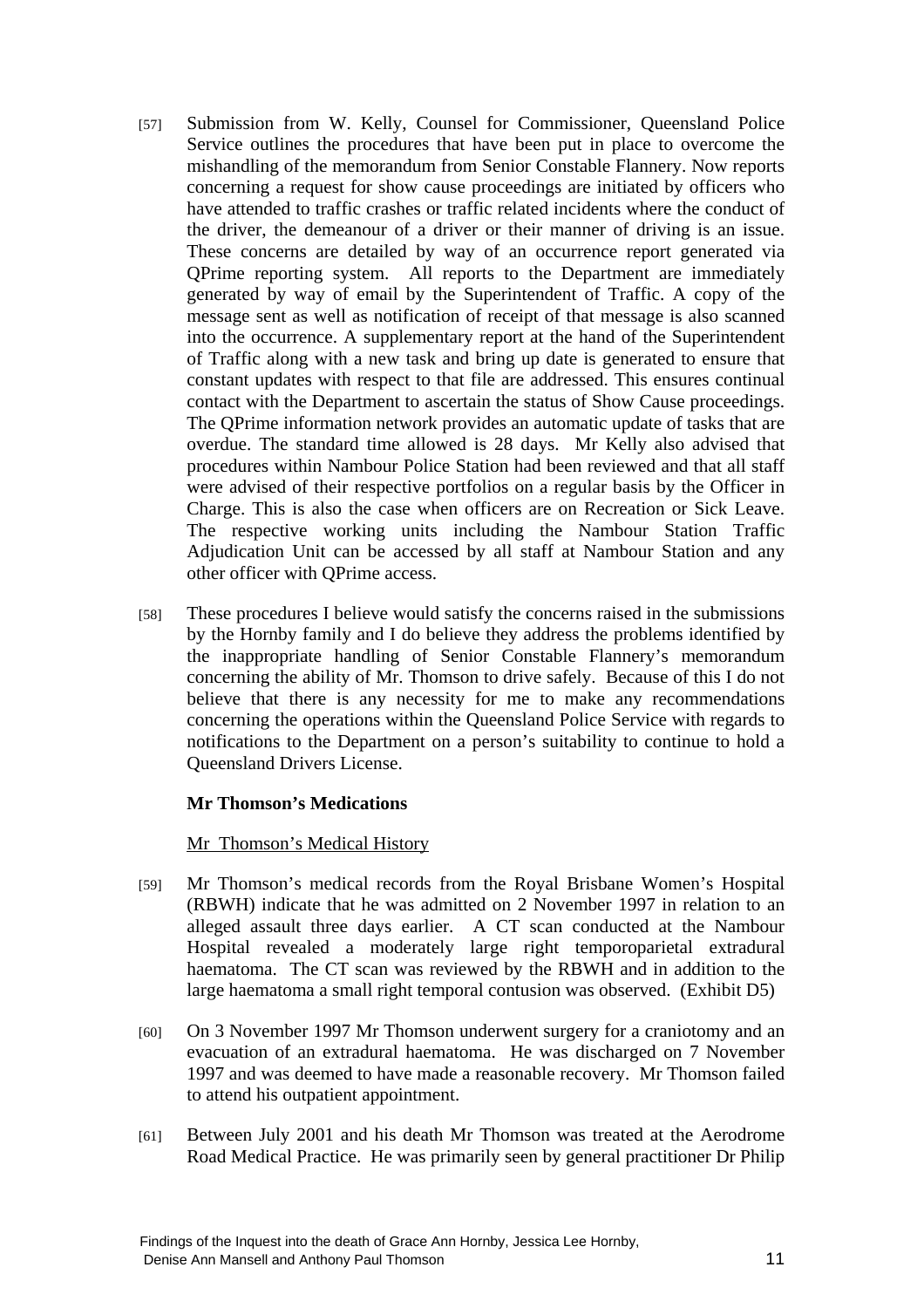Wignall. Dr Wignall has been a general practitioner for approximately 35 years. (Exhibit D1)

- [62] Dr Wignall summarised Mr Thomson's medical conditions as including
	- (a) Poor performance due to attention span and learning difficulties;
	- (b) Early experimentation with recreational drugs;
	- (c) 1989 motorcycle accident resulting in spinal injuries which were severe;
	- (d) A severe head injury sustained in a fall-down a flight of steps (1999);
	- (e) Transferred from the Nambour General Hospital to the Royal Brisbane Hospital for cranial surgery.
	- (f) Hepatitis C;
	- (g) Keratoconus of the eyes. His right eye was treated successfully and had a graft to his left eye. Was punched in the same eye and ruptured the graft in 2007 which was repaired. Mr Thomson had to wear glasses at all times for driving;
	- (h) Came under the care of Dr Philip Bird, psychiatrist, for the treatment of anxiety, depression, ADDH and chronic pain management 2006;
	- (i) Drug abuse. Admitted to ATODS at the Nambour General Hospital and was put on a methadone/subutex program;
	- (j) Drug seeking behaviour resulting in refusal of medications and no referrals to ATODS.
- [63] Dr Wignall indicated that Mr Thomson suffered multiple fractures in the thoracic spine and neck in a motorcycle accident in 1989 and was of the view that Mr Thomson suffered from severe chronic back pain. For this pain he was prescribed Endone, Tramal and MS Contin. Dr Wignall's evidence was that he prescribed these drugs in an attempt to manage the pain but found this difficult as Mr Thomson was on a program for drug abuse previously and he had to get permission from the Drug Dependence Unit to allow him to prescribe these medications. Dr Wignall confirmed that prior to Mr Thomson's death he was on Tramadol and Oxycodeine for pain and that these medications were effective in controlling Mr Thomson's back pain. (Transcript 2-54).
- [64] Dr Wignall believed that as a result of Mr Thomson's head injury that Mr Thomson had trouble with impulsive behaviour and mood disturbance. (Transcript 2-43)
- [65] In July 2006 Dr Wignall referred Mr Thomson to Dr Bird for assessment of possible ADDH.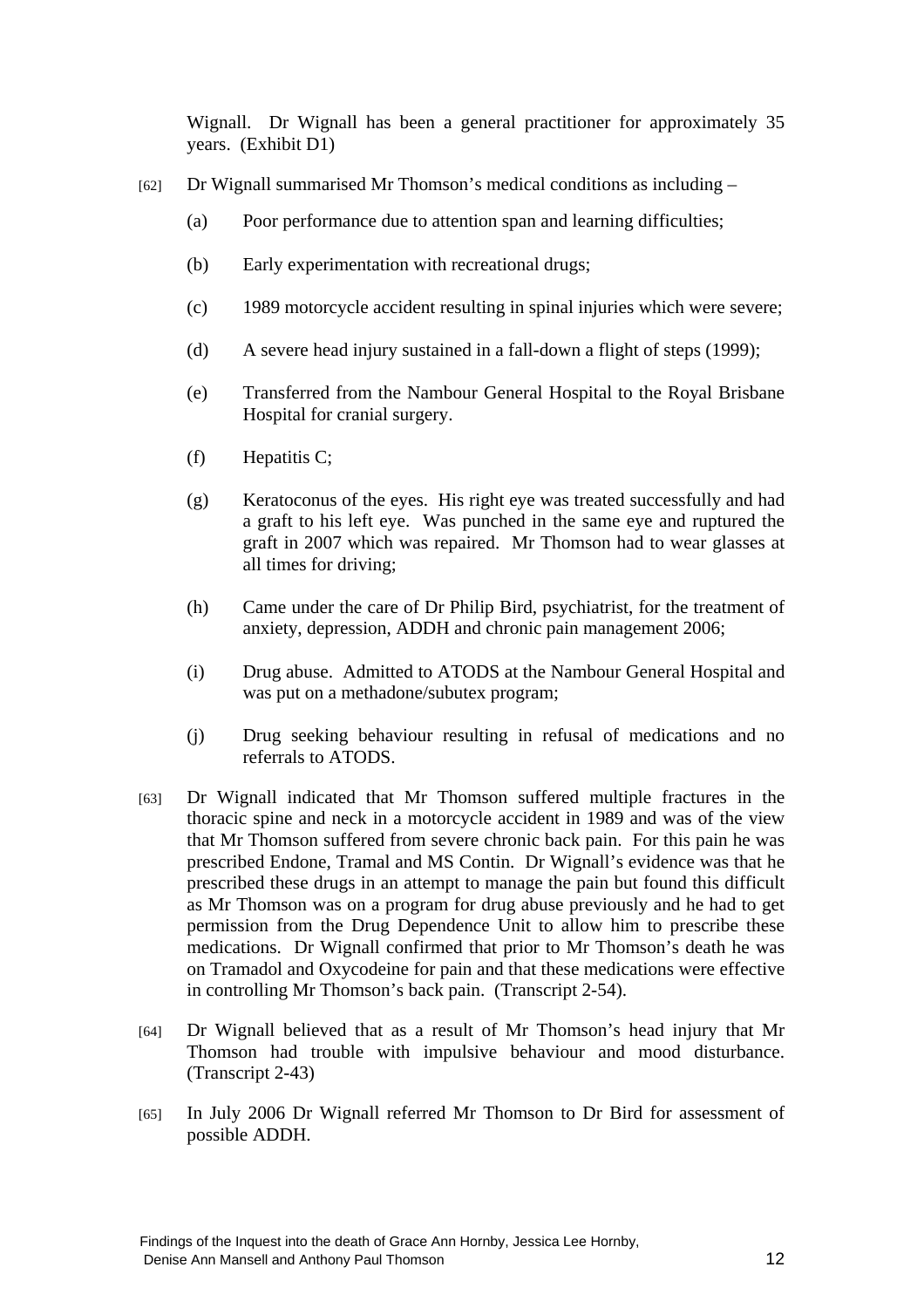- [66] Dr Bird had worked as a consultant psychiatrist since 1997 and holds a fellowship with the Royal Australian and New Zealand College of Psychiatry. Dr Bird ran a clinic for Attention Deficit Hyperactive Disorder (ADHD).
- [67] Dr Cradick, one of Dr Bird's colleagues, identified that Mr Thomson fulfilled all of the diagnostic criteria for ADHD. Dr Bird was satisfied that Mr Thomson suffered from ADHD and had described the symptoms as being present since childhood and before any head injury suffered by Mr Thomson.
- [68] From 2006 up until his death Mr Thomson received treatment from Dr Bird in relation to his ADHD.
- [69] Dr Bird noted that Mr Thomson presented as a complex and challenging case with elements of anxiety, irritability and depression.
- [70] Dr Bird indicated that Mr Thomson's known medical conditions were ADHD, anxiety, major depression, and substance abuse in remission, back pain, chronic insomnia, migraines and an acquired brain injury. (Exhibit D7).

## **Appropriate Levels of Medication**

- [71] The focus of Dr Bird's treatment in the initial stages was to establish a therapeutic relationship with Mr Thomson and address his cannabis use. Dr Bird prescribed Amisulpride (Solian). Urine tests were ordered to monitor Mr Thomson's use of cannabis. These tests showed Mr Thomson was reducing his cannabis use.
- [72] At this stage Dr Bird considered it appropriate to commence treating Mr Thomson's ADHD with Dexamphetamine at a daily dose of 40 milligrams. This was approved by the Drug Dependant Unit (DDU). This daily dose was to be collected three times per week.
- [73] February 2007 the collection regime was modified to twice weekly and then in May 2007 it was further modified to weekly collections. In July 2007 the DDU granted approval for Dr Bird to prescribe 60 milligrams daily of Dexamphetamine to be collected weekly. Then in January 2008 the DDU approved for Mr Thomson's prescription of Dexamphetamine to be collected fortnightly. (Exhibit D10).
- [74] Dr Bird considered that the Dexamphetamine was affective in the treatment of Mr Thomson's ADHD and enabled him to focus and continue his study in a way that had not been previously possible. (Exhibit D7). This was supported in evidence by Dr Wignall who considered Mr Thomson had become more focused on what he was doing.
- [75] Dr Bird confirmed that he had last seen Mr Thomson on 20 April 2009 and that he had prescribed –
	- (a) Dexamphetamine 2 x 5 milligrams six times daily;
	- (b) Alprazolam 2 milligrams fives times daily;
	- (c) Amisulpride 100 milligrams daily;
	- (d) Oxazepam 30 milligrams at night;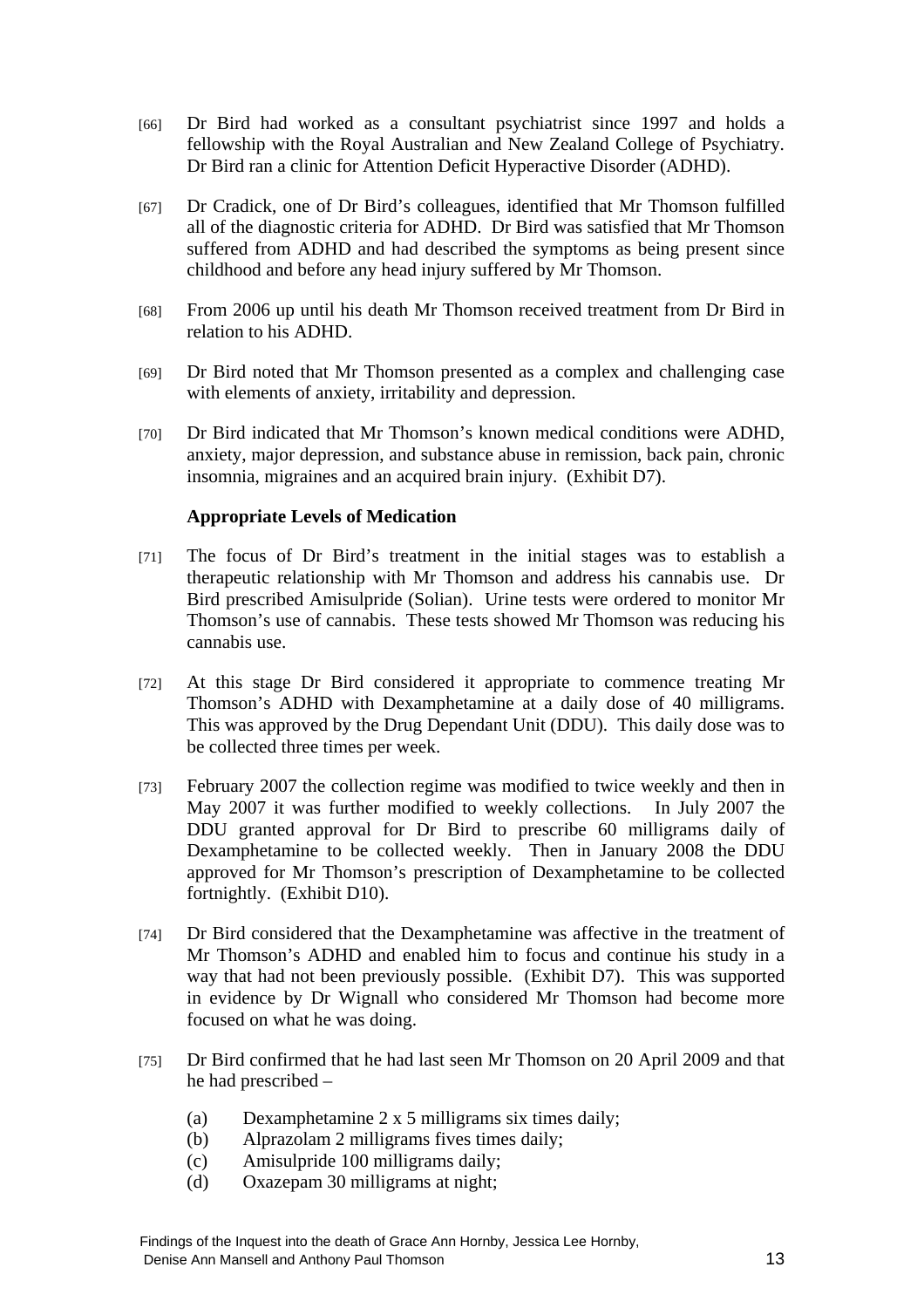- (e) Tramadol 200 milligrams twice daily;
- (f) Oxycodeine 20 milligrams sustained release twice daily.

(Exhibit D7)

- [76] Alprazolam was to manage Mr Thomson's anxiety and had been prescribed to Mr Thomson prior to Dr Bird's involvement. Dr Bird was of the view that Mr Thomson had been stable on this medication for quite some time. (Exhibit D7).
- [77] Amisulpride is an atypical anti-psychotic medication Dr Bird prescribed to Mr Thomson to reduce his anxiety and abnormal thinking. Mr Thomson reported to Dr Bird that he found this medication effective. Dr Bird was satisfied from Mr Thomson's improved presentation that it was having the desired effect of significantly improving Mr Thomson's anxiety levels. (Exhibit D7).
- [78] Dr Bird prescribed Oxazepam to treat Mr Thomson's insomnia.
- [79] Tramadol was prescribed by Dr Bird to treat Mr Thomson's back pain. Whilst a relatively large dose was prescribed Dr Bird considered it appropriate because Mr Thomson complained of severe and chronic back pain. (Exhibit D7).
- [80] Oxycodeine a narcotic analgesic was also used to manage Mr Thomson's chronic back pain. (Exhibit D7).
- [81] Dr Bird was of the view that the combination of medications prescribed to Mr Thomson was not unusual in the treatment of a patient with the medical conditions such as those suffered by Mr Thomson.
- [82] Dr Grant, a consultant psychiatrist and Associate Professor of Psychiatry, provided a report to Dr Bird's legal representatives. Dr Grant has practiced as a psychiatrist for over 20 years and provided evidence of Dr Bird's management including prescription of medications to Mr Thomson.
- [83] Dr Grant was of the view that Mr Thomson's diagnosis of ADHD was appropriate and the prescription of Dexamphetamine was appropriate to manage that. Dr Grant acknowledged that a dose of 60 milligrams daily was at the upper end of the recognised therapeutic range. Dr Grant was of the opinion that providing Mr Thomson with a fortnightly prescription for Dexamphetamine was appropriate. (Exhibit D8, page 2; Transcript 2-19).
- [84] Dr Grant believed that a prescription of Dexamphetamine for an ADHD sufferer would improve their ability to drive. (Transcript 1-12).
- [85] Dr Grant was of the opinion that the prescription Amisulpride as an adjunctive medication to treat Mr Thomson's ADHD was appropriate in the low dose that it was prescribed. (Exhibit D8, page 3).
- [86] Dr Grant was of the opinion that the high dose of Alprazolam was appropriate to manager the significant extent of Mr Thomson's anxiety disorder. (Exhibit D8, page 3).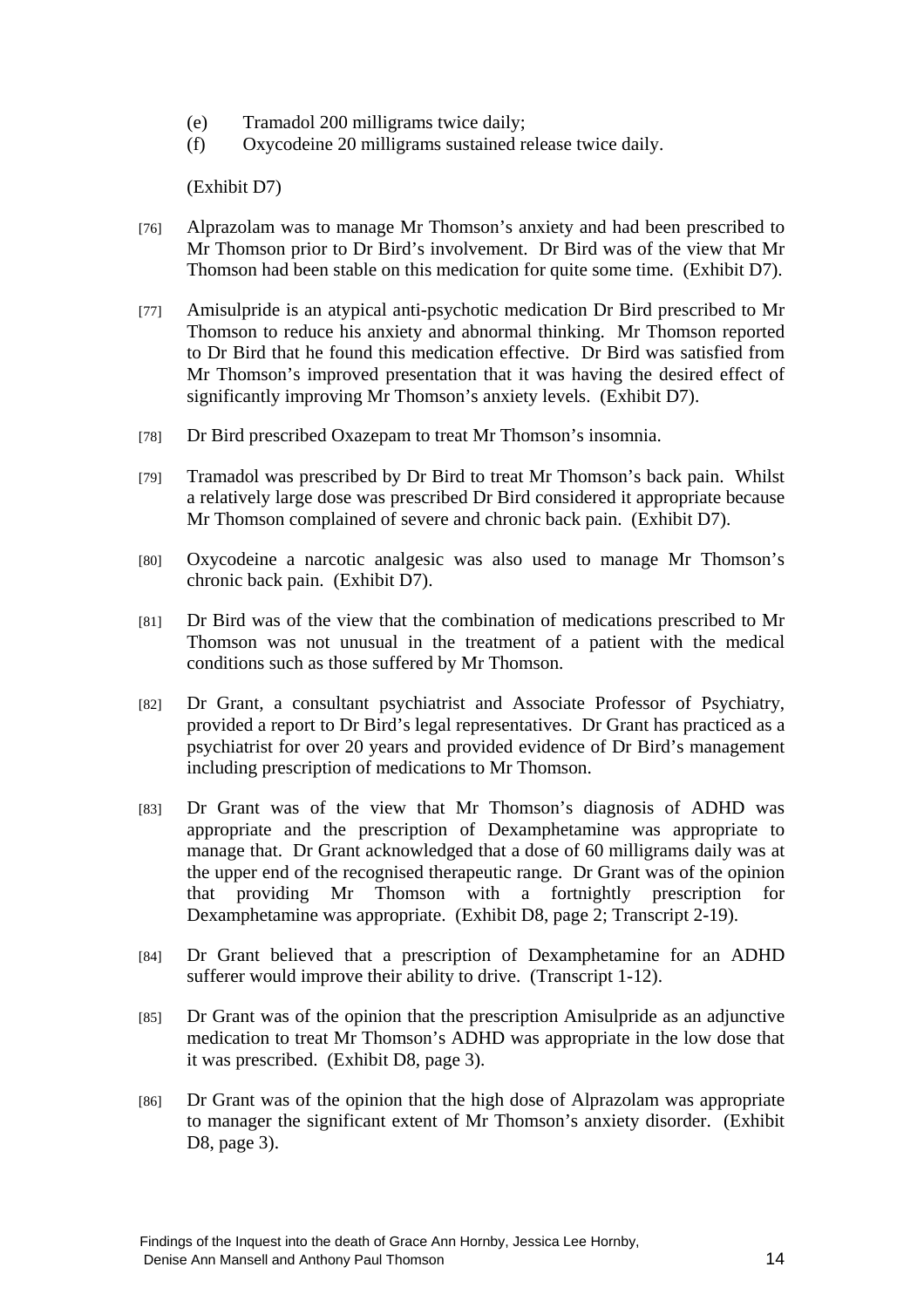- [87] Dr Grant was of the opinion that the prescription of Oxazepam at night was appropriate to manage Mr Thomson's sleep disturbance. He was of the view that the dose was a moderate and standard night time dose. (Exhibit D8, page 3).
- [88] Dr Grant was of the opinion the prescriptions of Tramadol and Oxycodeine were appropriate to manage Mr Thomson's significant chronic disabling back pain. Dr Grant stated that this medication was normally prescribed by a General Practitioner or a specialist in pain management and he was not in a position to determine whether the doses were at the upper end of the therapeutic level. However, he was of the view that it was appropriate for Dr Bird to manage this prescription to ensure Mr Thomson did not doctor shop or become over-dependent on the medication as there were concerns of Mr Thomson overusing. (Exhibit D9, page 4).
- [89] At all relevant times Dr Bird held approval for the DDU to prescribe Dexamphetamine to Mr Thomson. Dr Sue Ballantyne the Director of DDU confirmed when collection conditions apply to an approval it is usual practice that the medical practitioner issues a single prescription for the medications but arranges for the pharmacist to release medications to the patient at the required intervals. (Exhibit D12).
- [90] The arrangements Dr Bird had put in place with Terry White Chemist Maroochydore were to ensure that Mr Thomson was only dispensed his medication fortnightly in accordance with the conditions of approval with the DDU. (Exhibit D10). The correspondence and records for Terry White Chemist Maroochydore confirmed the medication was dispensed fortnightly. (Exhibit D11).

## **Consuming Excess Drugs**

- [91] Dr Wignall was of the opinion that at times he believed Mr Thomson was inclined to doctor shop and was often deceitful by claiming that his medications were stolen or lost. Dr Wignall's medical records indicate the possibility of Mr Thomson engaging in drug seeking behaviour on 14 August 2004 (for Oxycodeine), 25 January 2005 (for Oxycodeine), 17 September 2007 (for Alprazolam) and 28 March 2008 (for Alprazolam).
- [92] Dr Bird's records also reveal a number of instances of behaviour by Mr Thomson which could be considered drug seeking behaviour such as claiming medications had been lost or stolen and requesting medication at a higher dosage. These instances occurred on 15 November 2006 (Alprazolam), 13 December 2006 (Solian), 7 February 2008, 13 June 2007, 17 September 2007 and 21 April 2008 (Alprazolam). (Exhibit D1)
- [93] Up until April 2009 it would appear that Mr Thomson was prescribed Oxycodeine from a number of medical practitioners primarily from Dr Wignall's medical practice.
- [94] On 3 April 2009 Dr Wilmott, Dr Wignall's locum, noted that Mr Thomson had requested a script for Oxycodeine. Dr Wilmott believed that Mr Thomson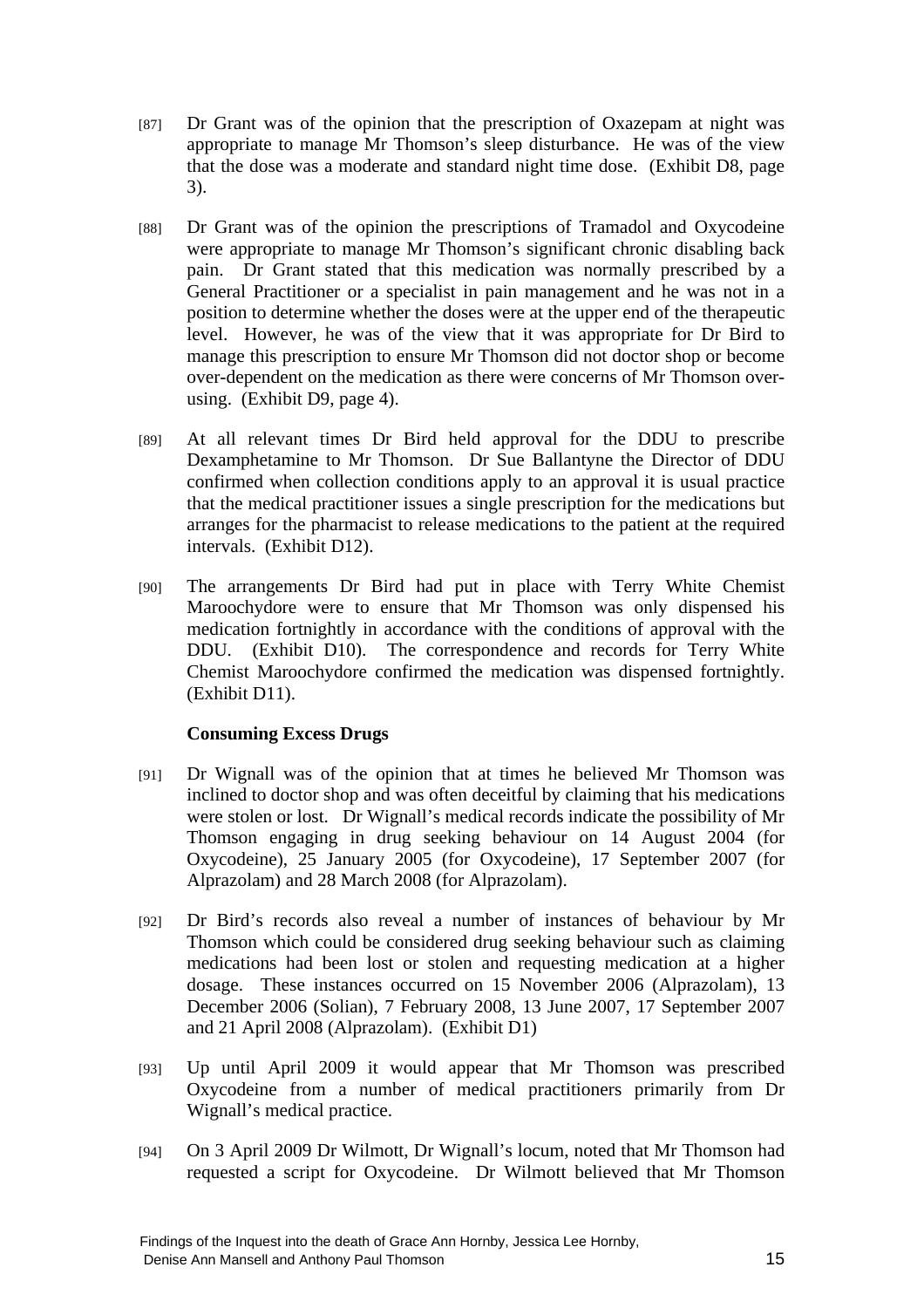should have had enough Oxycodeine to last until 6 April 2009 and suspected that Mr Thomson was over using his medication. Dr Wilmott raised this issue with Mr Thomson and attempted to contact Dr Bird and the DDU however he was unable to reach them at the time of the appointment. (Exhibit D1). On the same day Dr Wilmott forwarded a letter to Dr Bird outlining his concerns. (Exhibit D2.2, page 63).

- [95] At Mr Thomson's next appointment Dr Bird spoke to him about Dr Wilmott's concerns. Dr Bird felt that Mr Thomson was becoming dependant on Oxycodeine which had occurred previously. At this time Dr Bird decided that he would become the sole prescriber of Oxycodeine and made arrangements for the Oxycodeine to be collected at the same pharmacy under the same conditions that the Dexamphetamine was being collected. Dr Bird determined that he would notify Mr Thomson's other treating medical practitioners and the DDU. (Exhibit D7). On 17 April 2009 Dr Bird wrote to Mr Thomson's general practice noting that he had spoken to the DDU and had agreed to provide Mr Thomson's prescription for Oxycodeine after receiving approval from the DDU. (Exhibit D1, page 46).
- [96] On 30 April 2009 Dr Bird saw Mr Thomson for the last time. Mr Thomson indicated his function was continuing to improve and he was able to engage appropriately. Dr Bird provided Mr Thomson with a script for Oxycodeine to 60 tablets that would last one month. Dr Bird recalled explaining to Mr Thomson that there would be no further supply even if the medication was lost. At the last appointment Dr Bird requested a urinary drug screen from Mr Thomson.
- [97] Dr Grant believed that Dr Bird took timely and thorough action in 2009 when it was believed that Mr Thomson may have been using more Oxycodeine than was prescribed.
- [98] Dr Griffin, the Deputy Director of the Clinical Forensic Medical Unit, gave evidence that drug screens only reveal the presence of drugs not the levels and that blood tests are not routinely conducted to monitor levels of Dexamphetamine, Alprazolam and Tramadol because of the cost and clinical usefulness.
- [99] Dr Griffin provided a report commenting on the drug levels identified in the blood collection from Mr Thomson at autopsy this is Exhibit D6.
- [100] Dr Griffin reported that Dexamphetamine would be detected as amphetamine in a blood sample and the finding of amphetamine in Mr Thomson's blood sample was not surprising given Mr Thomson's prescription. Dr Griffin indicated that it was unlikely Mr Thomson had consumed amphetamine obtained illegally as this is generally reflected in the blood sample as methyl amphetamine. (Transcript 1-79).
- [101] Dr Griffin indicated that if Mr Thomson had taken his prescribed dose of Dexamphetamine then the expected level of amphetamine would have been between .06 to .1 milligrams per kilogram. (Exhibit D6, page 2). Dr Griffin was of the opinion that Mr Thomson would have had tolerance to any adverse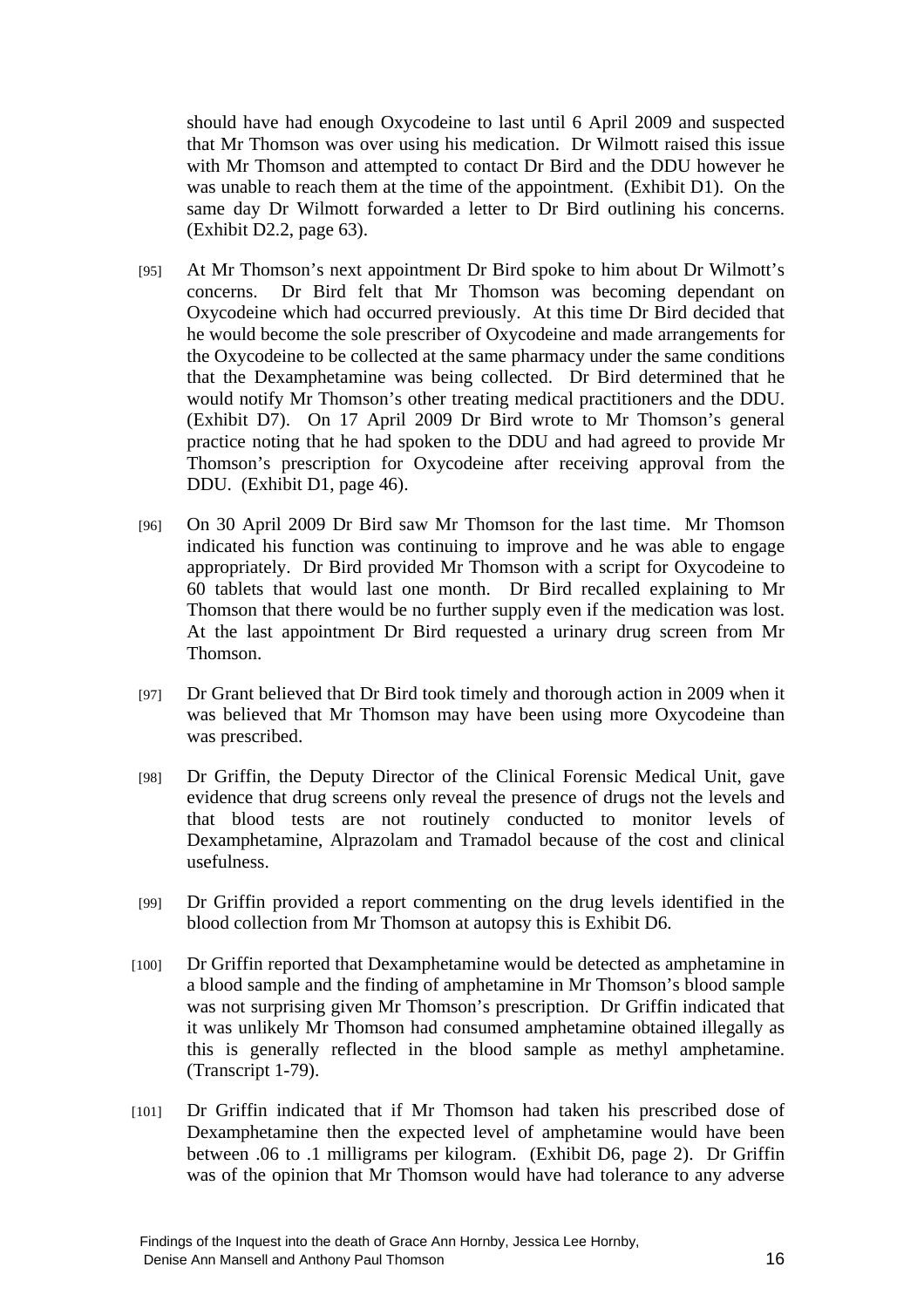affects of Dexamphetamine taken at the prescribed level as he had been prescribed this medication for over a year and a half and that this would not have impaired his ability to drive. (Transcript 1-79).

- [102] Dr Griffin was of the opinion that amphetamine being present at a very high level (six times the expected maximum therapeutic dose) was not consistent with prescribed dosing amount and suggests an overdose of Dexamphetamine. This high reading was unlikely to have been affected by any post-mortem redistribution. (Exhibit D6, page 6).
- [103] Dr Griffin was unable to comment with respect to the effect on Mr Thomson of the higher then therapeutic level of amphetamine.
- [104] Dr Griffin reported that Alprazolam acts as a central nervous system depressant in that it causes sedation and reduces anxiety with doziness, slurring of speech and muscle incoordination occurring at higher blood levels. (Exhibit D6). Dr Griffin was of the opinion Mr Thomson would have had a tolerance to any adverse affects of Alprazolam taken at the prescribed level as he had been prescribed this medication for over nine months and this prescription would not have impaired his ability to drive. (Transcript 1-81 and 1-85).
- [105] Dr Griffin was of the view that Mr Thomson had taken a significant dose of Alprazolam likely twice the prescribed amount.
- [106] Dr Griffin was of the view that high dosage of Tramadol may cause seizure or fits, agitation, confusion, hyperthermia and tachycardia. (Exhibit D6 page 5). Tramadol was present in Mr Thomson's post-mortem blood at a level known to be associated with fatality and four and a half times the expected amount given his prescription. Dr Griffin indicated that Tramadol increases slightly following death however post-mortem redistribution would not account for the high levels recorded in Mr Thomson's blood. (Transcript 1-82). Dr Griffin was of the opinion Mr Thomson would have had a tolerance to any adverse affects of the Tramadol taken at the prescribed level as he had been prescribed this medication for over four months and this prescription would not have impaired his ability to drive.
- [107] Dr Griffin noted Amitriptyline was recorded as detectable levels only and was well below the expected level for a dose of 150 milligrams per day.
- [108] Tetrahydrocannabinol is likely to increase with post-mortem redistribution. Tetrahydrocannabinol 9 Carbolic Acid is more reliable however Dr Griffin indicated that it is difficult to determine how long this stays in an individual system as it depends on whether they regularly use cannabis. Dr Griffin would say that Mr Thomson had consumed cannabis sometime prior to his death but how much and when this occurred could not be determined. (Transcript 1-82)
- [109] Dr Bird was surprised by Mr Thomson's post-mortem toxicology results which suggested Mr Thomson may have overdosed on his Dexamphetamine, his Alprazolam and his Tramadol. This was because Mr Thomson had been picking up his medications reliably. Dr Bird noted that toxicology results referred to the presence of Amitriptyline and confirmed that he did not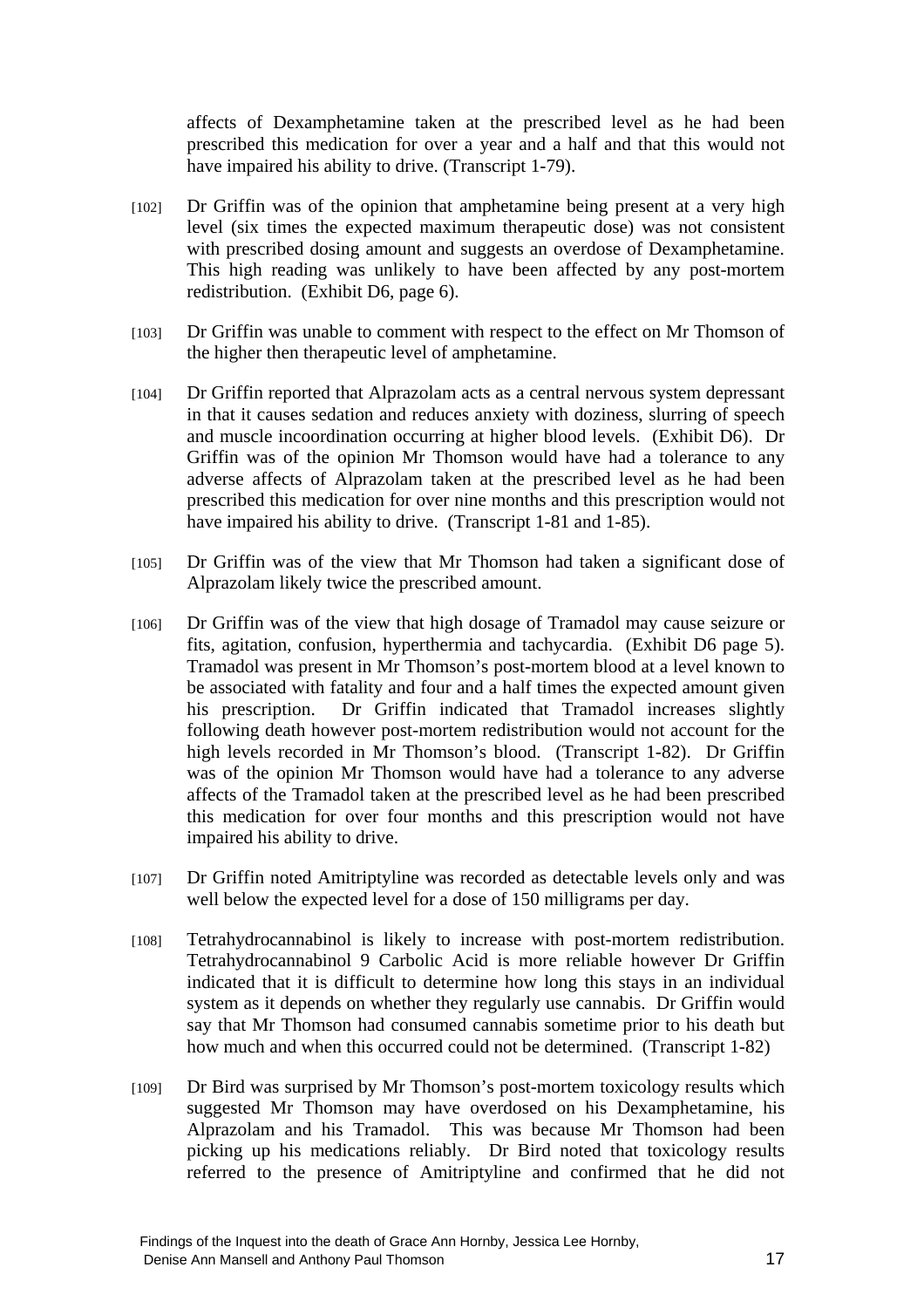prescribe this medication and was not aware Mr Thomson was taking it. Dr Wignall also confirmed in evidence that he did not prescribe it and that Mr Thomson had never been prescribed a Tricyclic antidepressant whilst he had been treating him.

[110] Dr Bird said in evidence that he was not aware that Mr Thomson had been taking any illicit substances. Dr Bird was asked in evidence if he was ever concerned from a clinical prospective that Mr Thomson may have been overdosing on medications. Dr Bird responded by saying that at consultation Mr Thomson was coherent and organised in his thoughts. He could follow the train of consultation and could give reasonable answers to questions posed to him. Further Dr Bird advised the inquest that he was concerned at all times that Mr Thomson was behaving responsibly and that he was very strict about how Mr Thomson took his medication.

#### **Whether Mr Thomson was fit to hold a Queensland Drivers License**

- [111] Both Dr Wignall and Dr Bird were aware of legislation requiring license holders to notify the Department of any conditions that affected their ability to drive safely. Dr Wignall had indicated that he had previously reported concerns about patient's ability to drive safely to the Department and Dr Bird had previously advised particular patients to cease driving.
- [112] Dr Bird stated that he did not believe that the medications Mr Thomson was taking would impact on his ability to drive and probably improved his capacity to drive as it would improve his ability to concentrate and make appropriate decisions. (Transcript 1-100).
- [113] Dr Bird and Dr Wignall were both of the view that Mr Thomson's brain injury did not affect Mr Thomson's ability to drive. Dr Bird did not believe that Mr Thomson's brain injury caused neurological deterioration over time, memory impairment, confusion or impairment of muscular power or control.
- [114] Dr Wignall noted in his statement that Mr Thomson's ability to drive was difficult to assess however during consultations he never appeared impaired from a coordinational physical sense.
- [115] Dr Bird was of the opinion that the way in which Mr Thomson presented could often give a negative first impression. His speech had been slurred following his head injury and his diagnosis of keratoconus meant that he was required to wear dark glasses. Because of this it would be easy to assume that he was intoxicated or that he had been consuming large quantities of drugs. Mr Thomson was also often opposed to questioning and had a general distrust of authority figures. (Transcript 1-98).
- [116] Dr Bird saw Mr Thomson over a long period of time and was of the opinion that Mr Thomson's presentation was consistent, he was articulate, he was able to engage in conversation and follow what Dr Bird was saying and interact appropriately. Mr Thomson was able to comply with a complex regime of medication and provide appropriate feedback. (Transcript 1-98).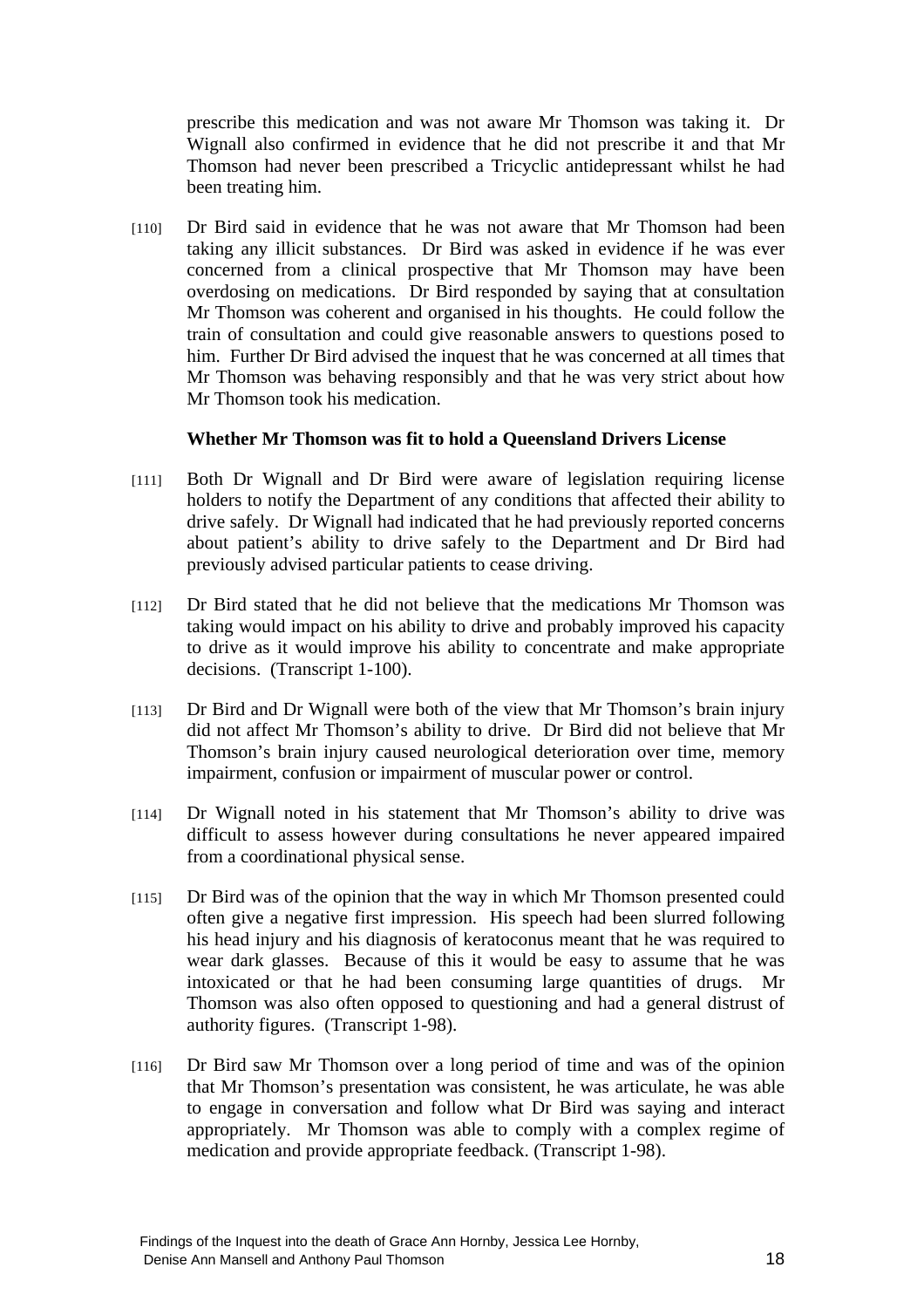- [117] According to Dr Bird Mr Thomson never displayed or complained of short term memory loss and was not confused by questions. Dr Bird was asked about the observations by Senior Constable Flannery and indicated that he was not surprised by Mr Thomson's behaviour with the police and he suspected that it was an attempt by Mr Thomson to evade the possible consequences of his actions. (Transcript 1-98 and Transcript 1-99).
- [118] Dr Bird was of the view that Mr Thomson demonstrated a motivation to continue his therapy and this was despite at times inconsistency with his attendance at the clinic. Dr Bird indicated that Mr Thomson was very consistent in collecting his medication that was regulated. (Transcript 1-97).
- [119] Overall Dr Bird felt Mr Thomson was doing better in his last few presentations. As at the last consultation in April 2009 Dr Bird reported that –
	- (a) He was not concerned that Mr Thomson was continually or habitually using illicit drugs;
	- (b) Mr Thomson did not present in a confused state or with significant memory impairment;
	- (c) There were no indications Mr Thomson was suffering from an acute episode of any of his mental health conditions; and
	- (d) Mr Thomson's presentation and the information he provided suggested Mr Thomson was taking the prescribed medications. (Exhibit D7 page 5).
- [120] Dr Bird indicated that even if legislation had required mandatory reporting he would not have notified the Department because he did not see any evidence that Mr Thomson's ability to drive was impaired. (Transcript 1-110).
- [121] Dr Grant was of the opinion that Mr Thomson was likely to have been well used to his medications and likely to have developed a tolerance to their side effects. He also believed Dr Bird saw Mr Thomson regularly and monitored his response to medications. Dr Grant was of the view that during consultations Mr Thomson showed no significant evidence of any effects from the combined medications that would have impaired his ability to drive. (Exhibit D8).
- [122] Dr Griffin was satisfied that the cumulative effect of Mr Thomson's medication taken at the prescribed amounts would not have impaired his ability to drive. (Transcript 1-86).

## **Whether the intersection where the accident occurred required review.**

- [123] Following the fatal accident the speed limit was reduced from 80 kilometres per hour to 70 kilometres per hour. (Exhibit B1).
- [124] The Department conducted a review of the Nambour Connection Road Blackall Street intersection. This review was concluded in November 2009. The purpose of the review was to determine whether any road factors contributed to the accident and determine what appropriate treatment should be carried out at the intersection to prevent further accidents. (Exhibit C5, page 9).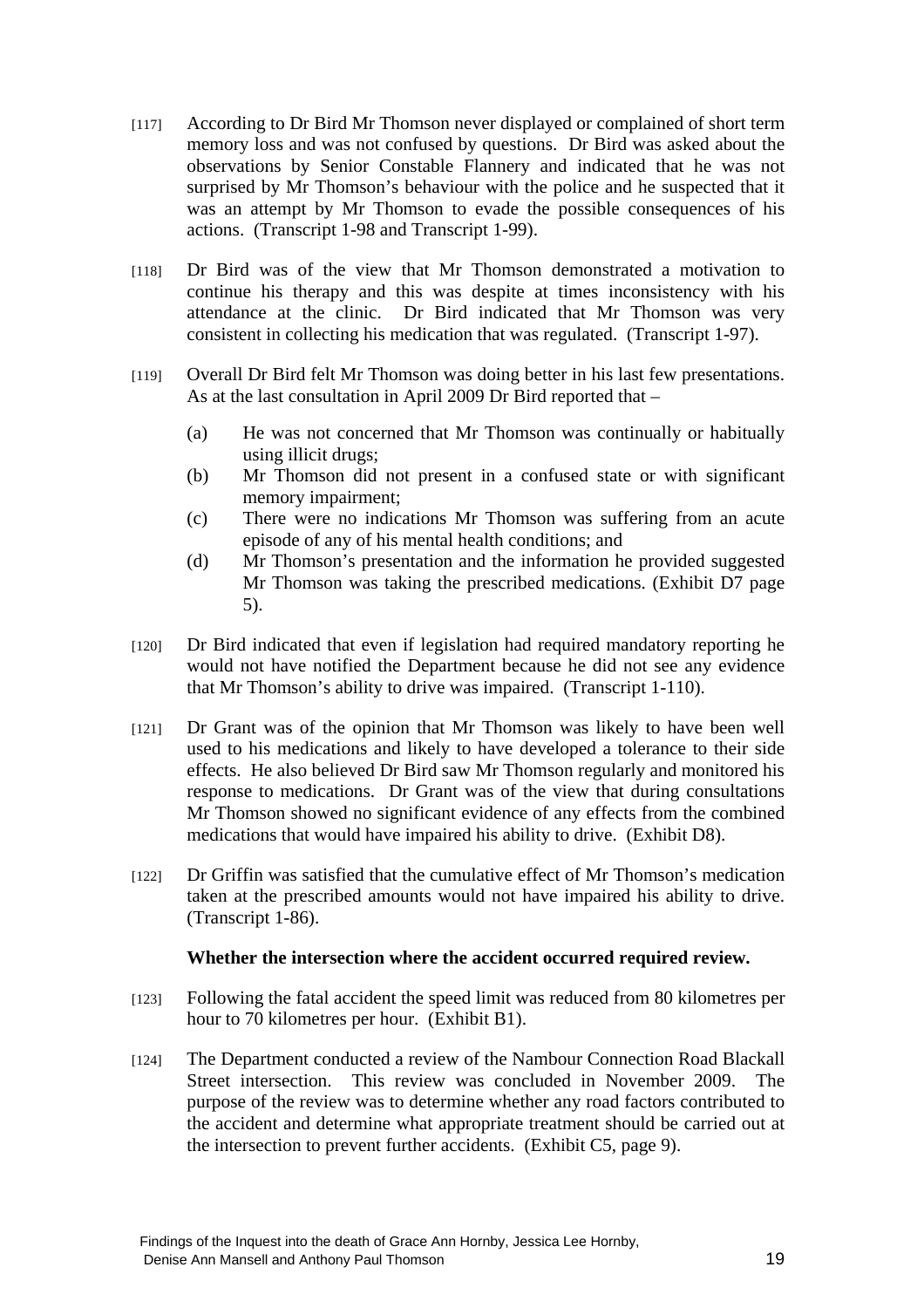- [125] The review noted that the intersection had previously been reviewed in 2007 as part of the "Safer Roads Sooner" project. The project resulted in modifications to the intersection in 2007 and the report concluded that there had been no reported crashes at the intersection since the 2007 project was completed. (Exhibit C5).
- [126] In 2007 the community pushed strongly for a signalised intersection however this was rejected by the Department on the basis that the rural context of the road, operating speeds of approximately 90 kilometres per hour, the horizontal curve and the 5.8 per cent down grade to the southern approach was such that the deceleration distance for trucks was too great from the point at which the traffic lights would become visible. (Exhibit C5 page 14).
- [127] The review noted that the community of Woombye strongly opposed the medium closure for access to Blackall Street at the intersection. (Exhibit C5).
- [128] The review noted that the type of lighting at the intersection was known as "flag lighting" which is not intended to provided illumination of the road surface in the way the road lighting is applied on major roads in urban areas, rather it was intended to alert approaching drivers to the existence of an intersection. The review noted that the current lighting would not have complied with the 2007 Standards for lighting of this type. (To comply with Standards, lighting was required on the northbound carriage way to extend south to the commencement of the auxiliary lane for the left turners wishing to exit at Blackall Street). However the region made a decision not to change the lighting in order to stretch the available funding. The review concluded that this was a reasonable judgment to make. (Exhibit C5 page 14).
- [129] Due to the local community's wish for signalised intersection following the accident the Department engaged engineering consultants GHD to prepare an independent report. GHD investigated the following options:
	- Traffic signals,
	- Medium closures.
	- Round-a-bout, and
	- Enhancements to the existing intersection (Exhibit C5 page 17).
- [130] The GHD report noted that there had been 56 recorded accidents at and in the vicinity of Blackall Street and Nambour Connection Road between 1 January 1990 and 2 June 2009. Thirty-six involved vehicles turning right out of Blackall Street and four (including this accident) involved vehicles turning right from the Nambour Connection Road into Blackall Street.
- [131] GHD rejected traffic signals as an option due to the speed environment on the Nambour Connection Road, the horizontal curve, the down-gradient on the southern approach and the braking distance involved. (Exhibit C5 page 18).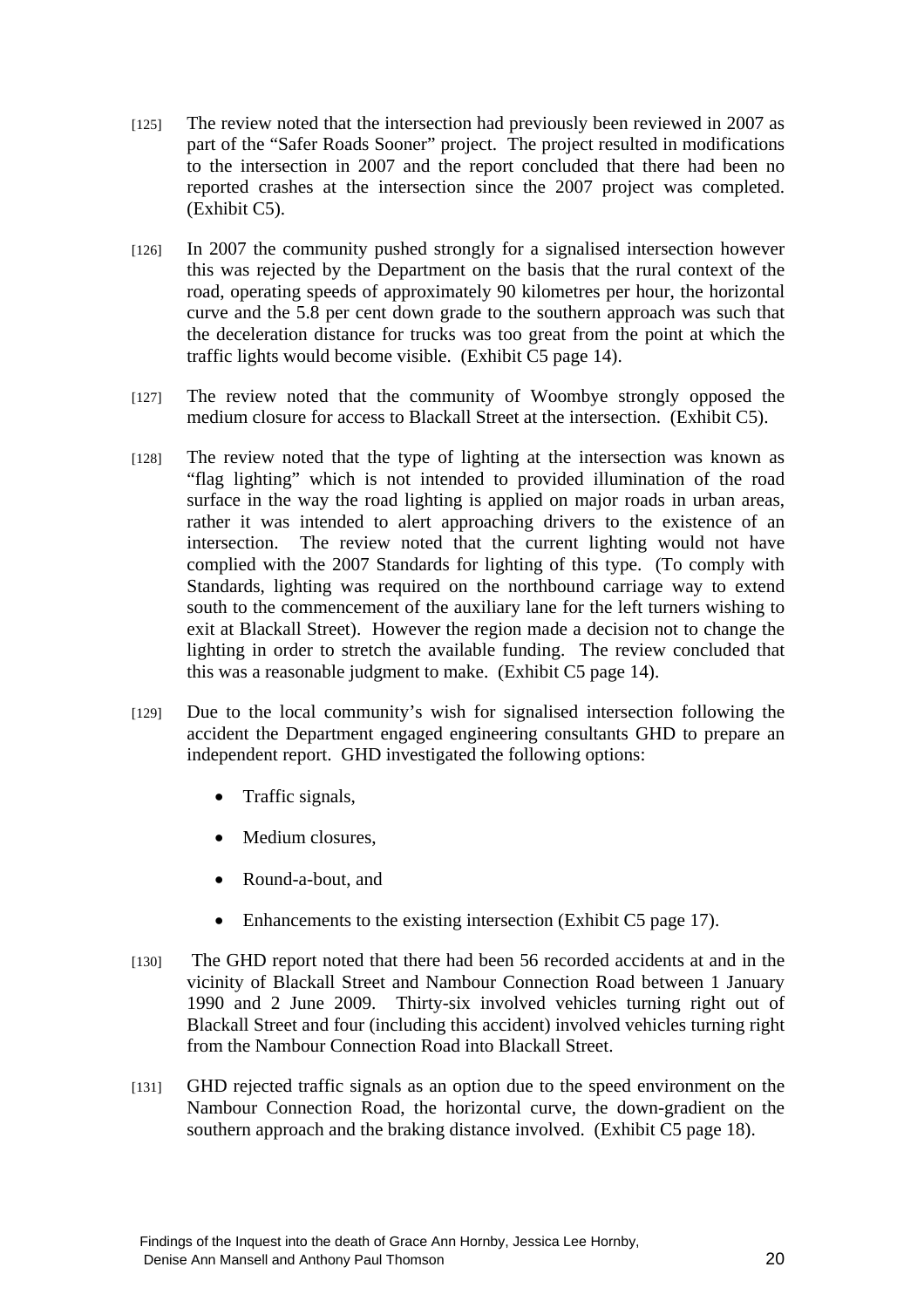- [132] GHD also rejected a round-a-bout as an option due to the high approach speeds on the Nambour Connection Road, the gradient on Nambour Connection Road, the inability to economically realign Nambour Connection Road so as to introduce speed reduction curvature and the construction cost and time. (Exhibit C5 page 18).
- [133] GHD rejected enhancing the existing intersection as an option despite acknowledging that some safety improvements could be achieved by enhancing road lighting and installation of a permanent speed camera because of the residual risk of high severity crashes due to high operating speeds, conflicting traffic movements and continued traffic growth.
- [134] GHD recommended the option of closing the medium at the intersection, that is preventing road users from turning right from the Nambour Connection Road into Blackall Street and three other sections and providing a U-turn facility at another section. (Exhibit C5 page 19). The local community does not want this.
- [135] Despite the GHD report the review reconsidered the option of traffic signals at the intersection. It was considered that the fundamental difficulty was the operating speed of traffic on the Nambour Connection Road approaching from the south. Speed measurements taken after the accident indicated the existing 70 kilometres per hour speed signs were not being complied with and some 15 per cent of vehicle was travelling at speeds of 80 kilometres per hour or higher.
- [136] The review noted that traffic signals could be considered at the intersection when on-going monitoring of operating speed demonstrated that 85 per cent of vehicles travelled at speeds not exceeding 70 kilometres per hour and 99 per cent of vehicles travelled at speeds not exceeding 80 kilometres per hour.
- [137] A variety of methods were outlined in the report detailing various efforts that could be employed to reduce vehicle speed.
- [138] The review recommended that the current intersection configuration remain in place whilst endeavouring to lower the speed environment on the southern approach adopting a variety of strategies.
- [139] The Department provided a report to the Coroner in May 2011 outlining the implementation of the recommendations made in the report of November 2009. (Exhibit C5 page 21).
- [140] Most of the recommendations to attempt to reduce the speed have been implemented.
- [141] Road lighting has also been improved so that lighting on the Nambour Connection Road is lit from the Woombye entrance sign to 200 metres north of the Blackall Street.

## **Conclusions**

[142] Mandatory reporting by health professionals concerning licensing is a balancing exercise between a patients's right to privacy and to seek treatment without the threat of being reported and public safety concerns. I refer to my earlier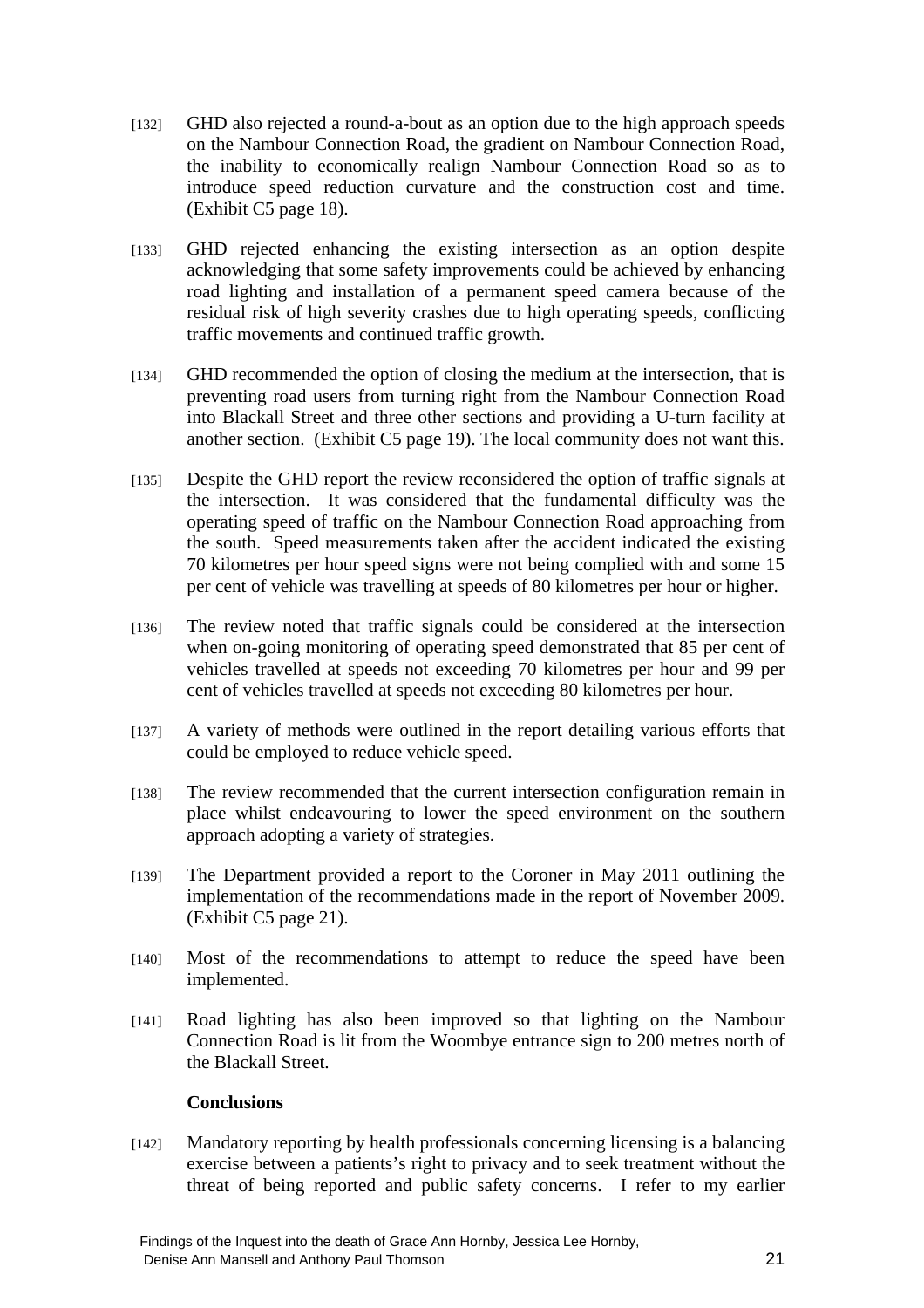comments with regards to mandatory reporting and I will not be making a recommendation that such occurs.

- [143] The evidence demonstrated that Dr Bird and Dr Wignall were well aware of their responsibilities with respect to prescribing medications and monitoring Mr Thomson and his ability to drive safely. Neither doctor had any concerns with regards to Mr Thomson's ability to drive safely.
- [144] Therefore in this case even if medical practitioners had been required to mandatory report there would have been no report to the Department concerning Mr Thomson.
- [145] Senior Constable Flannery's memorandum should have been actioned and forwarded to the Department. Whilst it is reasonable for the memorandum to be reviewed by the chain of command before been provided to an outside organisation steps should be taken to ensure that there is no opportunity for such memorandums to not be properly actioned. I am satisfied that the steps taken by the Queensland Police Service outlined previously in this decision addresses the problems highlighted by Senior Constable Flannery's memorandum concerning Mr Thomson not being actioned.
- [146] Dr Wignall and Dr Bird both advise that they would have undertaken further investigations should they have received a show cause notice from the Department. However, given their comments with regards to their views concerning Mr Thomson's ability to drive I do not believe that this would have resulted in Mr Thomson's drivers license being taken from him.
- [147] The evidence demonstrates that there was a failing at the Nambour Police Station with regards to the proper actioning of Senior Constable Flannery's memorandum – procedures have now been put into place to address this.
- [148] Medications prescribed for Mr Thomson were appropriate in the circumstances.
- [149] Dr Wignall and Dr Bird were both aware of Mr Thomson's history of doctor shopping and took appropriate action as required. Further when the doctors became aware of a possible escalation in this behaviour in early 2009 concerning the use of Oxycodeine Dr Bird in consultation with Dr Wilmott and Dr Wignall put interventions in place to address the issue. The evidence is that these interventions were appropriate and that even if drug urine screening had been ordered earlier it would not have revealed the levels of drugs Mr Thomson was taking.
- [150] It would appear that at the time of accident Mr Thomson had taken well in excess of his prescribed medications and that he had taken medication not prescribed by either Dr Bird or Dr Wignall. The evidence is that if he had taken the prescribed medication at the prescribed dosage then he would have been fit to drive.
- [151] The inquest was unable to determine the likely effect of Mr Thomson over medicating himself as there is no evidence as to whether this had occurred on previous occasions. Further the inquest was unable to establish how Mr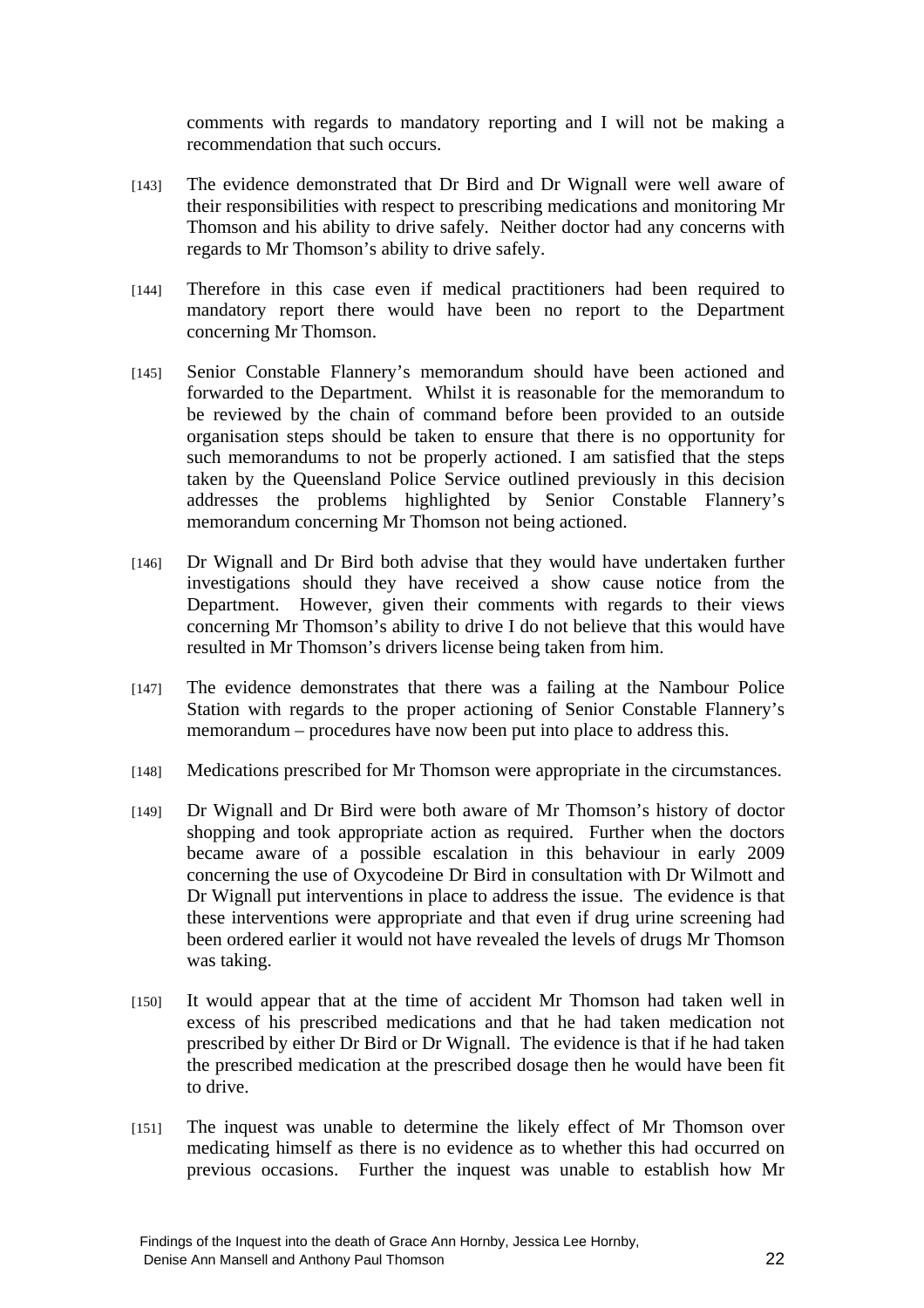Thomson had access to the additional medications he took including the Amitriptyline which both Dr Wignall and Dr Bird denied prescribing.

- [152] Neither Dr Bird nor Dr Wignall considered that Mr Thomson's ability to drive was affected by his frontal lobe injury or the medications he had been prescribed. Dr Bird and Dr Wignall had far more interactions with Mr Thomson then the police and they were better placed to assess whether Mr Thomson's frontal lobe injury or his medications affected his ability to drive.
- [153] Prior to receiving information from the Department Senior Constable Church gave his opinion regarding the appropriateness of the intersection and strategies to make the intersection safer. I am of the view that given the extensive examination conducted by the Department that the Department's review should be preferred and the Department is the most appropriate body to determine solutions to ensure that the intersection is safe for road users.

#### **Findings required by Section 45**

- [154] On the basis of the evidence presented at the inquest I make the following findings:-
	- (a) The identity of the deceased persons
		- (i) The deceased persons are Grace Ann Hornby, Jessica Lee Hornby, Denise Ann Mansell and Anthony Paul Thomson;
	- (b) How the deceased persons died
		- (i) The deceased persons died as a result of injuries sustained in a two vehicle traffic accident
		- (ii) The accident occurred between a Toyota Corolla driven by Ms Mansell and a Peugeot driven by Mr Thomson;
		- (iii) The accident happened due to a range of contributing factors including –
			- 1. The lack of headlight illumination of the Peugeot;
			- 2. The excessive high speed that the Peugeot was travelling immediately prior to the collision; and
			- 3. The possible side effects from excessive doses of prescribed and unprescribed medication Mr Thomson had taken prior to the accident.
	- (c) Date of deaths
		- (i) In each case the deceased person died on 8 May 2009.
	- (d) Place of deaths –